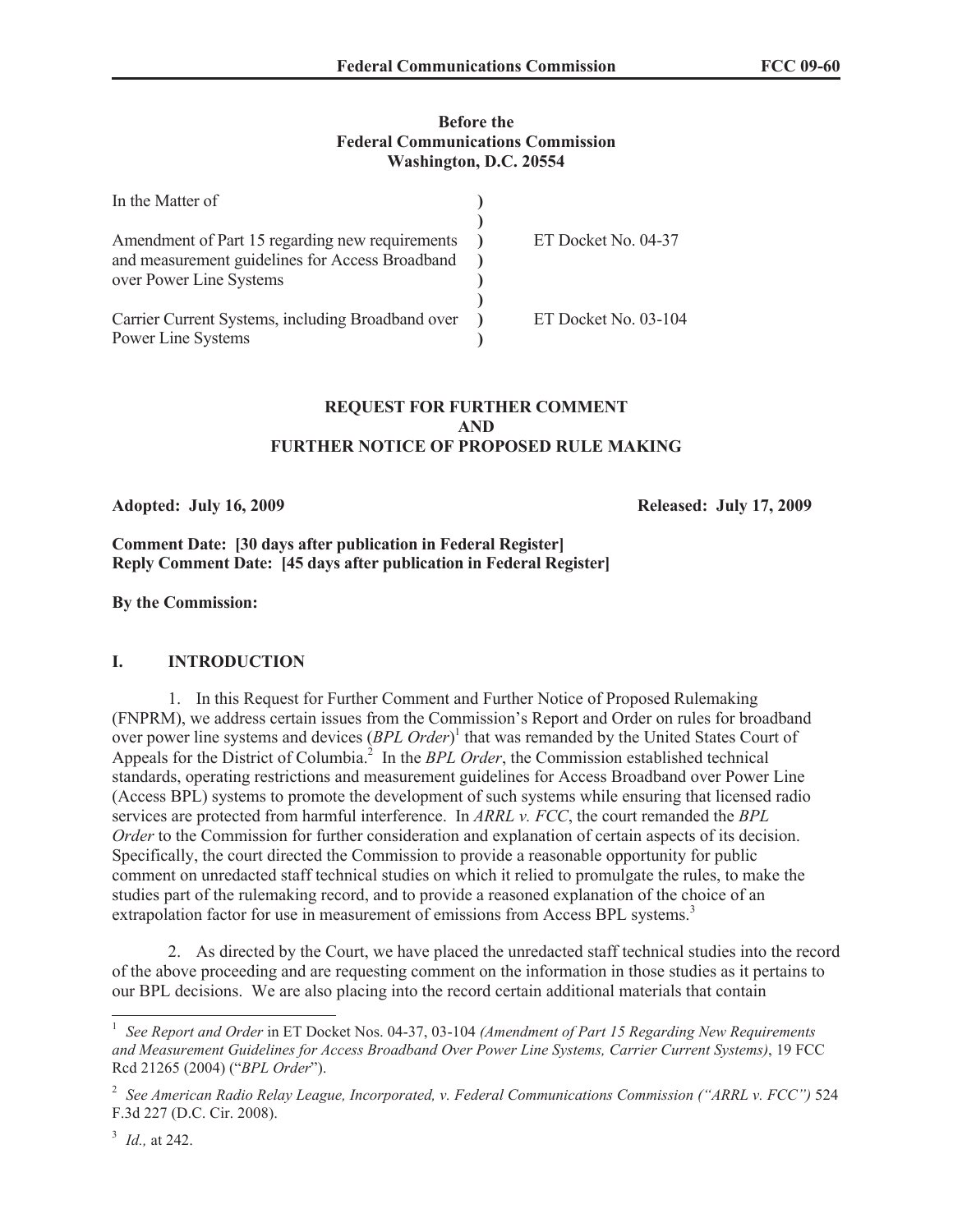preliminary staff research and educational information and were not previously available therein. In response to its remand of a portion of the BPL measurement procedure, we are also providing an explanation of our reasons for selecting 40 dB per decade as the extrapolation factor for frequencies below 30 MHz. We further explain why we believe the studies and technical proposal submitted earlier by the ARRL do not provide convincing information that we should use an extrapolation factor that is different from that which we adopted. We also note the existence of more recent studies that verify the correctness of our determination, although we do not rely on those studies as *post facto* rationale or justification for our decision.

3. Consistent with the opportunity provided by the court's remand and our stated intention in the *BPL Order* to review the decision on the extrapolation factor if new information becomes available, we are also re-examining the current extrapolation factor in light of the recently issued technical studies addressing the attenuation of BPL emissions with distance and efforts by the IEEE to develop BPL measurement standards. As the several studies now available show and as we have observed previously, there can be considerable variability in the attenuation of emissions from BPL systems across individual measurement sites that is not captured in the fixed 40 dB per decade standard. To address this variability, we are requesting comment on whether we should amend our BPL rules to 1) adjust the extrapolation factor downward to 30 dB or some other fixed value and, 2) as an alternative, also allow use of a special procedure for determining site-specific BPL extrapolation values using *in situ* measurements. The special *in* situ procedure we are proposing is based on a concept under consideration by the Institute of Electrical and Electronics Engineers (IEEE) working group on power line communications technology electromagnetic compatibility (EMC). In addition, we are clarifying that parties testing BPL equipment and systems for compliance with emissions limits in our the rules may measure at the standard 30 meter distance rather than only the shorter distances recommended in the BPL measurement guidelines. We request comments on the unredacted staff studies, our decision for selecting an extrapolation factor for BPL systems based on slant range method and the explanation provided herein, and our proposal to allow use of site-specific extrapolation factors as an alternative to the standard extrapolation factor. In the interim, as justified herein, we will continue to apply the standard as adopted in the *BPL Order*.

#### **II. BACKGROUND**

4. On October 28, 2004, the Commission adopted rules to regulate the operation of Access BPL systems as unlicensed, unintentional radiators.<sup>4</sup> Access BPL systems deliver high speed Internet and other broadband services over the utilities' medium voltage delivery power lines to homes and businesses; electric utility companies also use Access BPL devices to monitor and manage various elements of their electric power distribution operations. In adopting the rules for these devices, the Commission noted that Access BPL could provide a means to expedite the availability of broadband Internet service to consumers and businesses in rural and other underserved areas, introduce additional competition to existing broadband services, promote continued U.S. leadership in broadband technology, and bring important benefits to the American public.<sup>5</sup> However, the Commission also recognized that those substantial benefits might not be realized if BPL devices were to cause interference to licensed services and other important radio operations.<sup>6</sup> Accordingly, the Commission established technical standards, operating restrictions and measurement procedures for

<sup>&</sup>lt;sup>4</sup> An unintentional radiator is defined in the rules as a device that intentionally generates radio frequency energy for use within the device, or that sends radio frequency signals by conduction to associated equipment via connecting wiring, but which is not intended to emit RF energy by radiation or induction. *See* 47 C.F.R. § 15.3(z).

<sup>5</sup> *BPL Order, supra* at 21266, 21271.

<sup>6</sup> *Memorandum Opinion and Order* in ET Docket Nos. 04-37, 03-104 *(Amendment of Part 15 Regarding New Requirements and Measurement Guidelines for Access Broadband Over Power Line Systems, Carrier Current Systems*, *Memorandum Opinion and Order)* ("*BPL Reconsideration Order"),* 21 FCC Rcd 9308, 9310 (2006).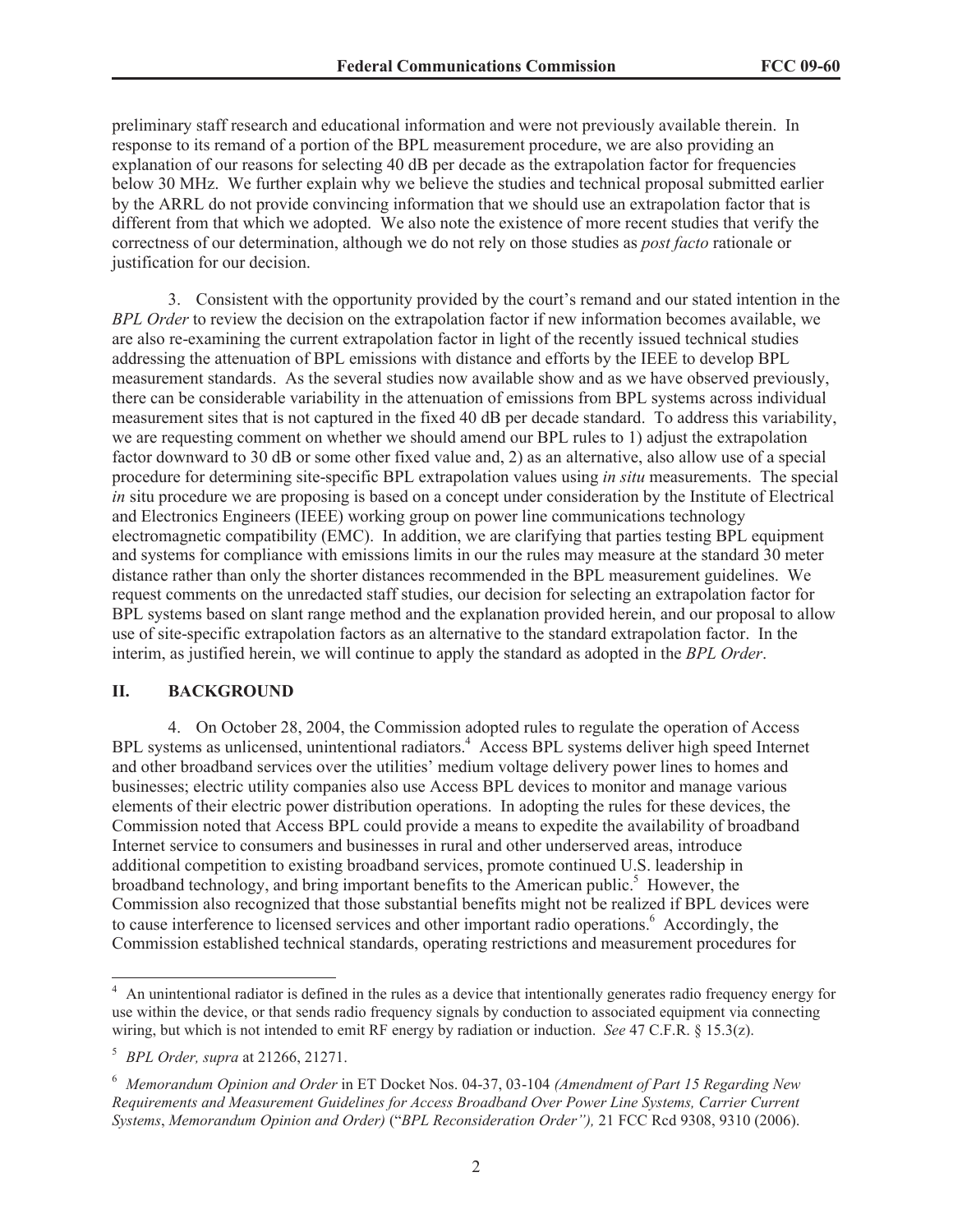Access BPL to minimize instances of interference and to facilitate resolution of such interference where it might occur.<sup>7</sup>

5. Following the issuance of the *BPL Order*, the National Association for Amateur Radio (ARRL) filed a Freedom of Information Act (FOIA) request seeking disclosure of Commission studies of emissions generated by Access BPL systems. In response to this request, the Commission released five staff studies in redacted form and made them part of the record in December 2004. ARRL, among others, sought reconsideration of the *BPL Order* on February 7, 2005.<sup>8</sup> The Commission on reconsideration amended its rules in part but generally denied ARRL's petition, making one clarification.<sup>9</sup>

6. Subsequently, ARRL, on behalf of licensed amateur radio operators, challenged the Commission's Access BPL decisions in the United States Court of Appeals for the District of Columbia. In its petition for judicial review, ARRL challenged the Commission's rules on four grounds, contending that (1) the Commission ignored long-standing precedent by authorizing the operation of unlicensed devices that could interfere with licensed devices and by no longer requiring that operators cease using the unlicensed devices if they actually cause interference; (2) the Commission violated the Administrative Procedure Act (APA) by failing to disclose in unredacted form certain technical studies prepared by the Commission's engineers that were relied upon in adopting the rules; (3) the empirical evidence does not support the Commission's decision to retain the existing 40 dB per decade extrapolation factor to measure Access BPL radiated emissions at frequencies below 30 MHz, which contain several bands used by amateur licensees; and (4) the Commission did not adequately consider an alternative proposal for reducing harmful interference that would have limited Access BPL systems to the frequency band between 30 MHz and 50 MHz, rather than between 1.7 MHz and 80 MHz.<sup>10</sup>

7. On April 25, 2008, the court granted ARRL's petition in part and remanded the rules to the Commission.<sup>11</sup> In its mandate, the court agreed with ARRL with respect to two of its claims.<sup>12</sup> The court stated that the Commission failed to satisfy the notice and comment requirements of the APA by redacting staff studies on which it relied in promulgating the rule and by failing to make a reasoned explanation for its choice of the extrapolation factor for measuring Access BPL emissions. Accordingly, the court directed that, on remand, the Commission make the unredacted staff studies part of the rulemaking record and provide an opportunity for notice and comment.<sup>13</sup> With respect to the extrapolation factor, the court directed the Commission to "either provide a reasoned justification for retaining an extrapolation factor of 40 dB per decade for Access BPL systems sufficient to indicate that it has grappled with the . . . [empirical data], or adopt another factor and provide a

<sup>10</sup> *ARRL v. FCC*, *supra* at 233.

<sup>11</sup> *Id.,* at 231.

 $12$  The Court was not persuaded by ARRL's arguments on the other two points, on which it found that the Commission had acted within its discretion.

<sup>13</sup> *ARRL v. FCC*, *supra* at 240.

<sup>7</sup> *See* 47 C.F.R. §§ 15.601-15.615.

<sup>8</sup> *See* ARRL Petition for Reconsideration (filed Feb. 7, 2005 in ET Docket 04-37). *See also*, ARRL Petition for Issuance of Further Notice of Proposed Rule Making and for Amendments of Regulations (filed Oct. 18, 2005) in ET Docket No. 04-37.

<sup>9</sup> On reconsideration, the Commission clarified rule section 47 C.F.R. § 15.611(c)(1), as requested by ARRL. *BPL Reconsideration Order, supra* at 9320, 9338.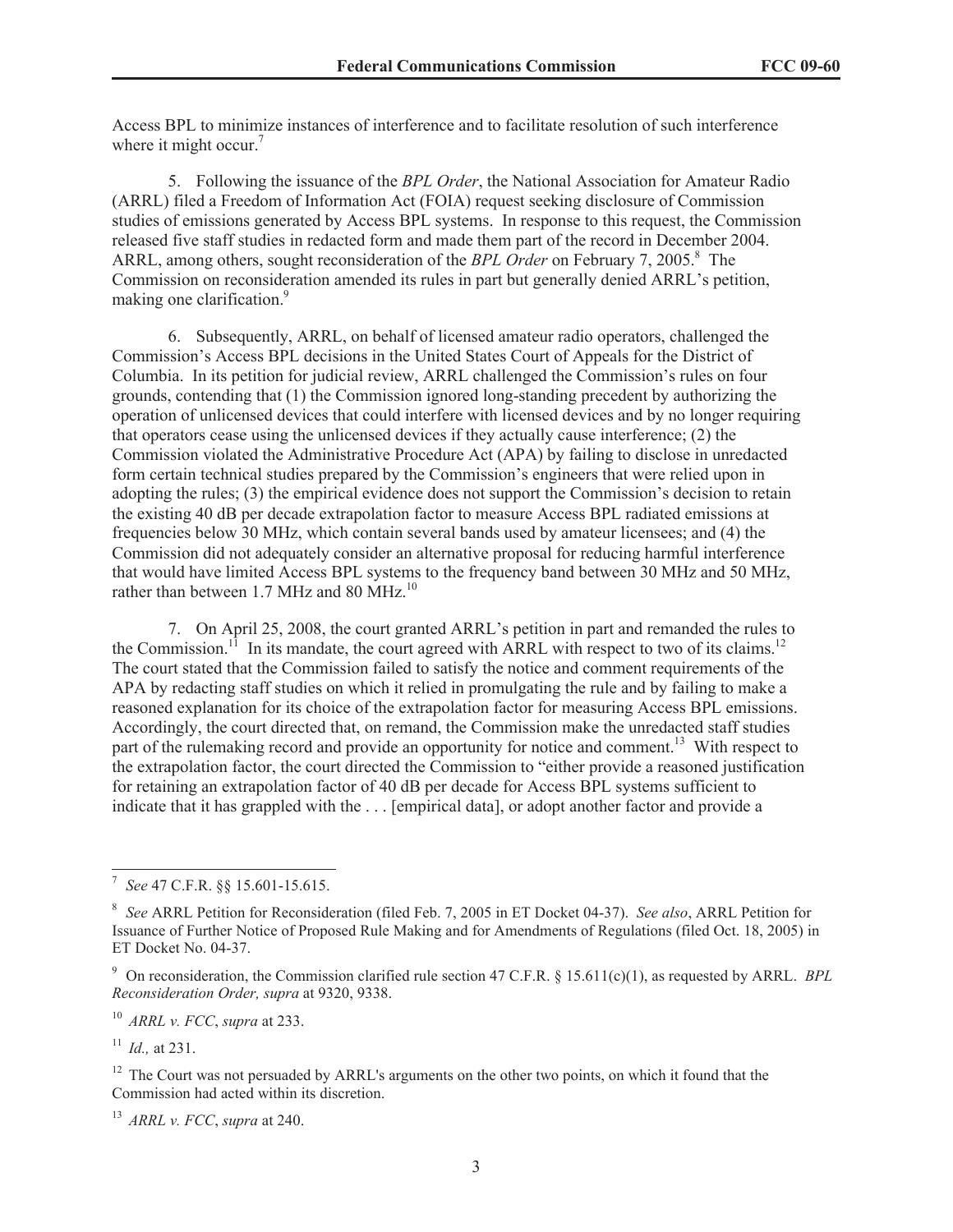reasoned explanation for it."<sup>14</sup> At this time, the Commission's Access BPL rules remain in effect until the Commission changes or affirms its rules in an Order on Remand.

#### **III. ISSUES FOR COMMENT**

#### **A. Staff Technical Studies**

8. In the *BPL* Order, *supra*, the Commission adopted operational and technical requirements and restrictions on Access BPL devices over and above those applied to other Part 15 devices. These included requirements for consultation with specific entities, mandatory listing of BPL installations in a public database, exclusion of certain frequencies from operation, exclusion zones, frequency notching, and a remote shut-down mechanism, and were based on the aggregate information from comments and technical studies submitted into the rulemaking record, including ARRL's and FCC staff's studies.

9. As indicated above, subsequent to the release of the *BPL Order*, the Commission on December 22, 2004 submitted five staff technical studies, in redacted form, into the record of the above-mentioned docket in response to a Freedom of Information Act (FOIA) request from ARRL. The staff studies measured emissions from various Access BPL systems at various locations in Pennsylvania, Maryland, New York, and North Carolina.<sup>15</sup> The studies were used in the decision-making process along with studies submitted by commenters such as ARRL and the National Telecommunications and Information Administration (NTIA). The Commission redacted certain portions of those studies on the basis that they represented preliminary or partial results or staff opinions that were part of the internal deliberative process.<sup>16</sup> On reconsideration of the *BPL Order*, ARRL alleged that the Commission violated the APA reasoned decision making requirements because it responded to ARRL's FOIA request belatedly and because it redacted certain information from the released information. The Commission disagreed with ARRL's above arguments,<sup>17</sup> and ARRL sought judicial review of the Commission's decisions in the *BPL Order* and the *Reconsideration Order*.

10. In *ARRL v. FCC, supra*, the court determined that the APA requires the Commission to disclose the studies upon which it relies in promulgating rules, and it directed the Commission to make available for notice and comment the unredacted "technical studies and data that it has employed in reaching [its] decision."<sup>18</sup> In accordance with the court's mandate, and in response to a FOIA request from ARRL filed March 31, 2009, we have placed in the record complete copies of the five staff studies identified by the court, including the previously redacted pages.<sup>19</sup> The first two studies, included in a single file entitled *BPL Measurements in Allentown, PA*, contain data collected

<sup>14</sup> *Id.,* at 241.

<sup>&</sup>lt;sup>15</sup> Two studies measured emissions from systems marketed by two specific Access BPL manufacturers (Amperion and Main.Net BPL systems in Allentown, Pennsylvania), and three others measured location-specific emissions in pilot Access BPL areas in Maryland (Current Technologies BPL system in Potomac), New York (Ambient BPL system in Briarcliff Manor) and North Carolina (Amperion/Progress Energy BPL system in Raleigh.) *ARRL v. FCC*, *supra* at 237.

<sup>16</sup> *See* Letter from Office of Engineering and Technology (filed Dec.22, 2004) in ET Docket 04-37) at http://fjallfoss.fcc.gov/prod/ecfs/retrieve.cgi?native\_or\_pdf=pdf&id\_document=6516886684, at 2.

<sup>17</sup> *See BPL Reconsideration Order*, *supra* at 9324-25.

<sup>18</sup> *ARRL v. FCC*, *supra* at 239-240.

<sup>&</sup>lt;sup>19</sup> *See* Letter dated April 29, 2009 to ARRL from Julius Knapp, Chief, Office of Engineering and Technology.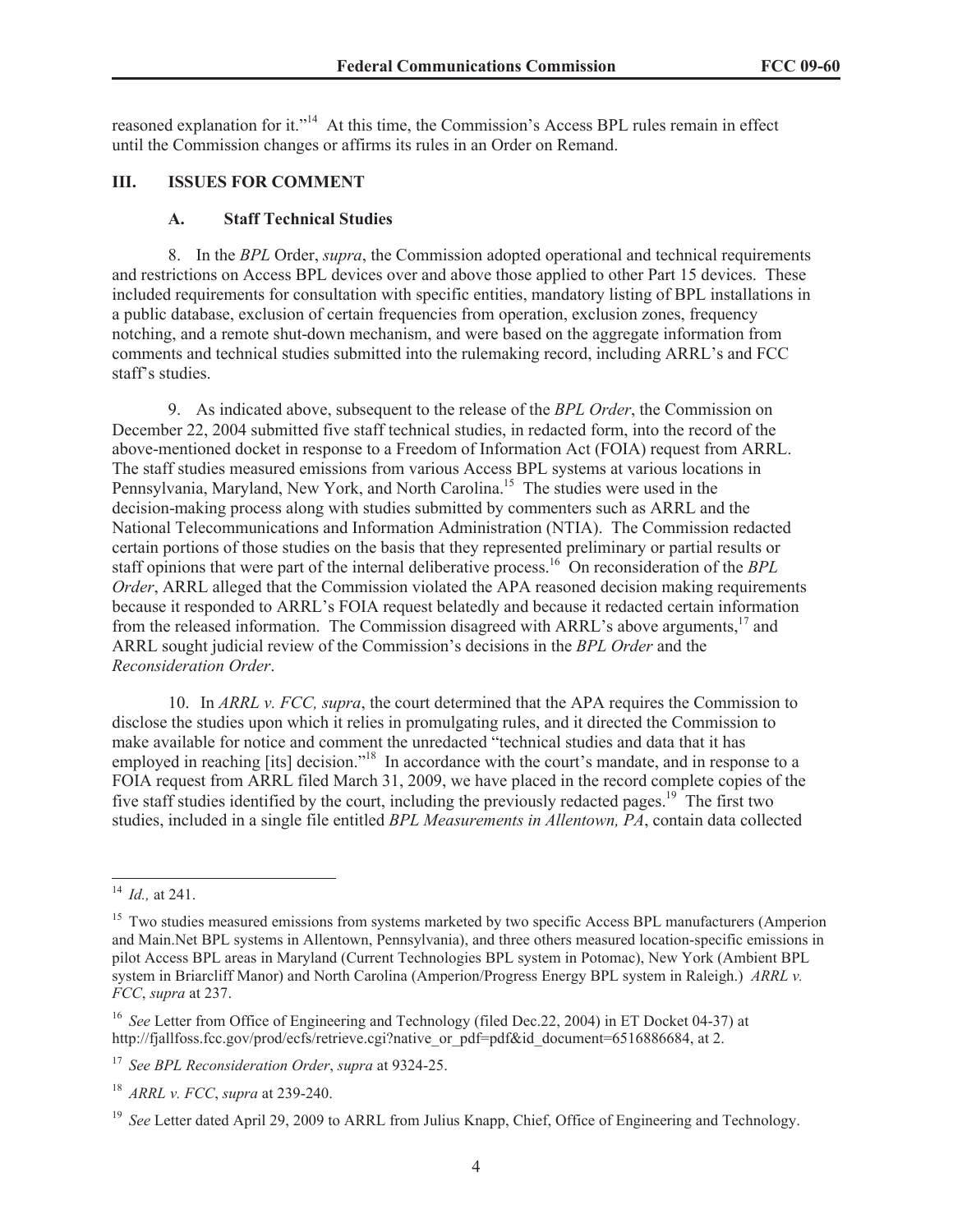on the Amperion BPL system and on the Main.Net BPL system, both in Allentown, PA.<sup>20</sup> The third study, *Emissions Measurements on Current Technologies Medium Voltage BPL System*, contains data collected on the Current Technologies BPL system in Potomac, MD.<sup>21</sup> The fourth study, *BPL Summary After Briarcliff Manor, NY Test*, contains data collected on the Ambient BPL system in Briarcliff, NY, and some staff reactions.<sup>22</sup> The fifth study, *BPL Emission Test Near Raleigh, NC*, contains data collected on the Amperion/Progress Energy BPL system in Raleigh, NC.<sup>23</sup> We observe that the redacted pages mostly contain information regarding specific test notes and test set-up recommendations with respect to the BPL systems at the various test sites,<sup>24</sup> certain requests from third parties,<sup>25</sup> and preliminary and partial data with respect to the noise floor<sup>26</sup> and with respect to the attenuation rate of the signal strength at the test sites $^{27}$  as well as the opinion of one staff member as to whether BPL systems are point-source systems<sup>28</sup> and that staff member's proposed options on how to treat these systems.<sup>29</sup> We seek comment on the information contained in these staff studies as it pertains to the issues in this proceeding.

11. In addition, we have several staff working papers and video files that contain data and information on research from BPL field tests that were used in preparing the staff studies and for staff education. These are materials that we would not routinely, and in this case did not, place in the record. However, in order to fully and most efficaciously continue to examine this issue, we believe it is important that we make available all potentially relevant research and information materials. We

<sup>20</sup> *BPL Measurements in Allentown, PA* at

<sup>21</sup> *Emissions Measurements on Current Technologies Medium Voltage BPL System,* at http://fjallfoss.fcc.gov/prod/ecfs/retrieve.cgi?native\_or\_pdf=pdf&id\_document=6520215597 and http://fjallfoss.fcc.gov/prod/ecfs/retrieve.cgi?native\_or\_pdf=pdf&id\_document=6520215598.

<sup>22</sup> *BPL Summary After Briarcliff Manor, NY Test***,** at

http://fjallfoss.fcc.gov/prod/ecfs/retrieve.cgi?native\_or\_pdf=pdf&id\_document=6520215598 and http://fiallfoss.fcc.gov/prod/ecfs/retrieve.cgi?native\_or\_pdf=pdf&id\_document=6520215599.

<sup>23</sup> *BPL Emission Test Near Raleigh, NC* **,** at

http://fjallfoss.fcc.gov/prod/ecfs/retrieve.cgi?native\_or\_pdf=pdf&id\_document=6520215599 and http://fjallfoss.fcc.gov/prod/ecfs/retrieve.cgi?native\_or\_pdf=pdf&id\_document=6520215600.

<sup>24</sup> BPL Measurements in Allentown, PA, slide 6, labeled "Conclusions Regarding Amperion" and slide 7, labeled "Recommendations for Amperion"; *Emissions Measurements on Current Technologies Medium Voltage BPL System,* slide 36, labeled "Recommended Future FCC Tests (to understand technology)".

<sup>25</sup> BPL Measurements in Allentown, PA, slide 48, labeled "Conclusions Regarding Main.Net" and slide 52, labeled "Other Issues".

<sup>26</sup> *BPL Summary After Briarcliff Manor, NY Test*, slide 9, labeled "Raleigh Received Levels at 23.2 MHz from One Overhead Injector" and slide 13, labeled "NTIA Results"; *BPL Emission Test Near Raleigh, NC*, slide 16, labeled "Test Description for Mobile Radio Measurements" and slide 23, labeled "Notch Depth".

<sup>27</sup> *BPL Measurements in Allentown, PA*, slide 40, labeled "Summary of Relative Average Levels".

<sup>28</sup> *BPL Measurements in Allentown, PA*, slide 3, labeled "Major Conclusions", slide 17, labeled "Under-Line Field Strength vs. Distance Down Line" and slide 50, labeled "Conclusions Regarding Access BPL"; *BPL Summary After Briarcliff Manor, NY Test*, slide 17, labeled "New Information Arguing for Caution on HF BPL"; *Emissions Measurements on Current Technologies Medium Voltage BPL System,* slide 35, labeled "Conclusions".

<sup>29</sup> *BPL Summary After Briarcliff Manor, NY Test*, slide 13, labeled "NTIA Results", slide 16, labeled "Skywave (<30 MHz)", slide 19, labeled "HF Issues and Options", slide 20, labeled "Low VHF Options", and slide 21, labeled "BPL Spectrum Tradeoffs and Proposals".

http://fjallfoss.fcc.gov/prod/ecfs/retrieve.cgi?native\_or\_pdf=pdf&id\_document=6520215595, http://fjallfoss.fcc.gov/prod/ecfs/retrieve.cgi?native\_or\_pdf=pdf&id\_document=6520215596, and http://fiallfoss.fcc.gov/prod/ecfs/retrieve.cgi?native\_or\_pdf=pdf&id\_document=6520215597.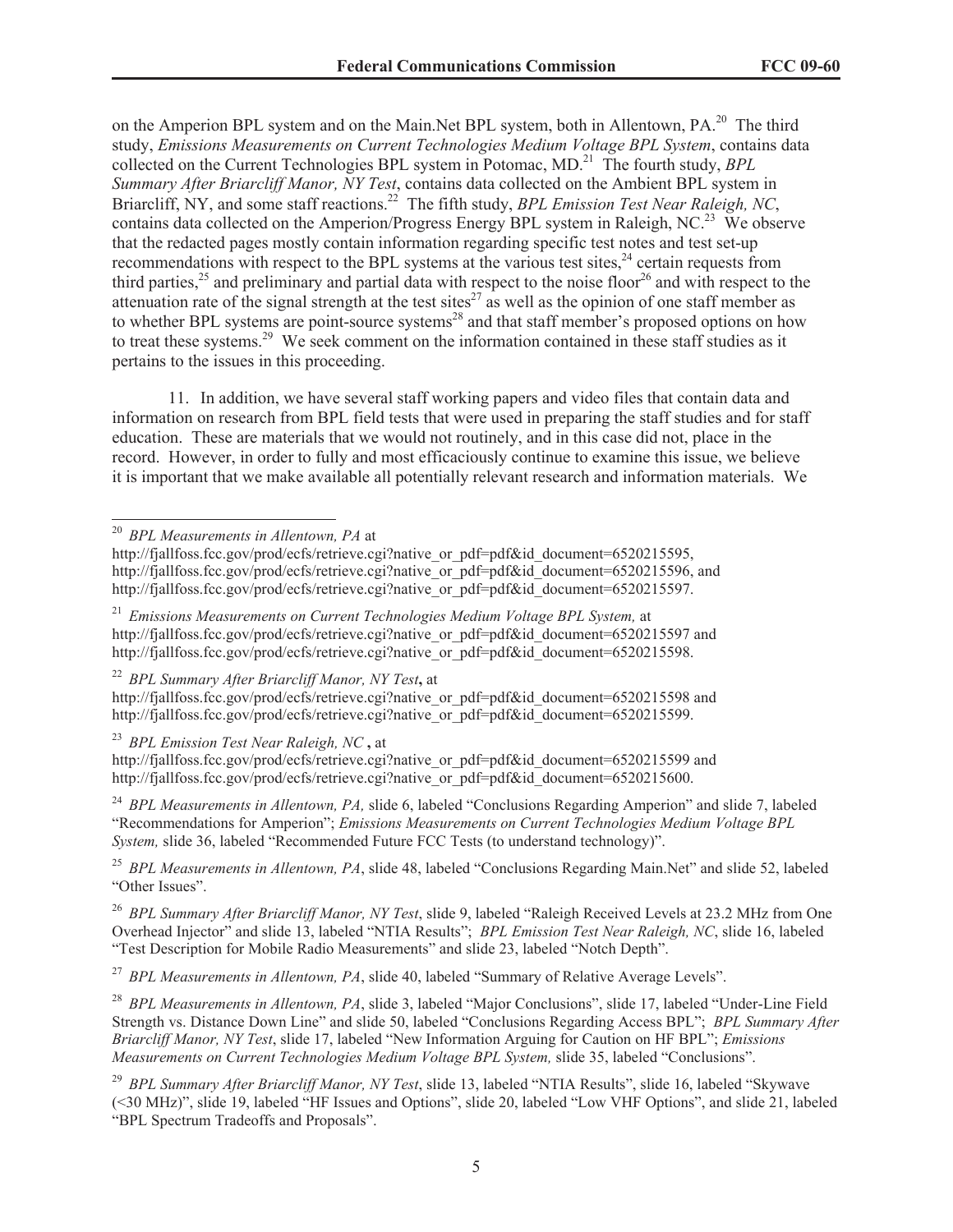are therefore placing these additional materials in the record of this proceeding and invite comment thereon. A list of these additional materials is provided in Appendix E.

#### **B. Distance Extrapolation Factor**

#### **1. Background**

12. In the *BPL Order*, *supra*, the Commission specified measurement guidelines that require that BPL systems be tested *in situ* on three typical installations with overhead power lines.<sup>30</sup> Access BPL devices that operate on frequencies at or below 30 MHz are required to comply with the radiated  $\frac{1}{2}$  at the rules that operate on neglecteries at of sector 30 mm<sub>z</sub> are required to comply what the radial emissions limits in Section 209 of the rules.<sup>31</sup> These limits are based on measurements made at 30 meters horizontal distance from the emitter (device under test). The Access BPL measurement guidelines specify that measurements should normally be performed at a horizontal separation distance of 10 meters from the overhead power line, or if necessary because of ambient emissions, measurements may be performed at a distance of 3 meters.<sup>32</sup> In addition, if measurements at these distances are not practical - for example, if a 10-meter distance places the measurement antenna on a roadway - safety or some other practicality may dictate increasing or decreasing the distance in order to position the testers out of harm's way. However, the field strength of radiated emissions decreases with increasing distance from the emitter. Because of this attenuation with distance, the field strength of emissions from a device measured at the 3 meter and 10 meter distances specified in the guidelines will generally be higher than those measured at the 30 meter distance on which the emission standard is based. In order to apply the emissions standard consistently, the standard against which measurements are compared must be adjusted to account for distance attenuation when measurements are made at a distance other than 30 meters.

13. The Commission therefore determined that it would be necessary to use distance extrapolation to convert the emissions standard for use *in situ* testing of Access BPL systems at the 10 meter and 3 meter distances recommended in the BPL measurement guidelines. For BPL operations on frequencies less than 30 MHz, some commenters in the proceeding recommended the use of an extrapolation factor of 20 dB per decade, while others recommended an extrapolation factor of 40 dB per decade.<sup>33</sup> The Commission concluded in the *BPL Order* that "[g]iven the lack of conclusive experimental data pending large scale Access BPL deployments," it would "continue the use of the existing Part 15 distance extrapolation factors" specified in the rules, *i.e*., 40 dB per decade for frequencies less than 30 MHz and 20 dB per decade for frequencies at or above 30 MHz, "but with the slant range rather than horizontal distance."<sup>34</sup> It further stated that "[i]f new information becomes

<sup>34</sup> *Id.* The slant range distance is the line-of-sight distance from the measurement antenna, which typically is at ground level, to the overhead power line where the BPL device is mounted, typically several meters above ground. The slant range method reflects the actual measurement distance from the measurement antenna to the BPL emitter whereas the horizontal distance method used with other Part 15 devices in this case is less than the actual distance to the emitter. For example, if the measurement antenna is located 10 meters horizontal distance from a power pole at (continued....)

6

<sup>30</sup> *See Guidelines* in Appendix C of *BPL Order*, *supra*.

<sup>31</sup> See 47 C.F.R. § 15.611 and 47 C.F.R. § 15.209.

 $32$  *Id.*, at 2(b)(1).

<sup>33</sup> *BPL Order*, *supra* at 21310. "Decade," a 10 to 1 range, refers to the ratio of the specified measurement distance to the actual measurement distance. An extrapolation factor of 20 dB per decade treats field strength emissions as if they attenuate at a rate inversely proportional to the distance from the emitter (1/r), whereas an extrapolation factor of 40 dB per decade treats emissions as if they attenuate at a rate inversely proportional to the square of the distance from the emitter  $(1/r^2)$ . If the extrapolation factor is 20 dB per decade instead of 40 dB per decade, the correction factor would be smaller, thus resulting in lower allowed values for the transmitted emission levels at the same distance from the emitter. *See* 47 C.F.R. § 15.31 (f)(1) and (2).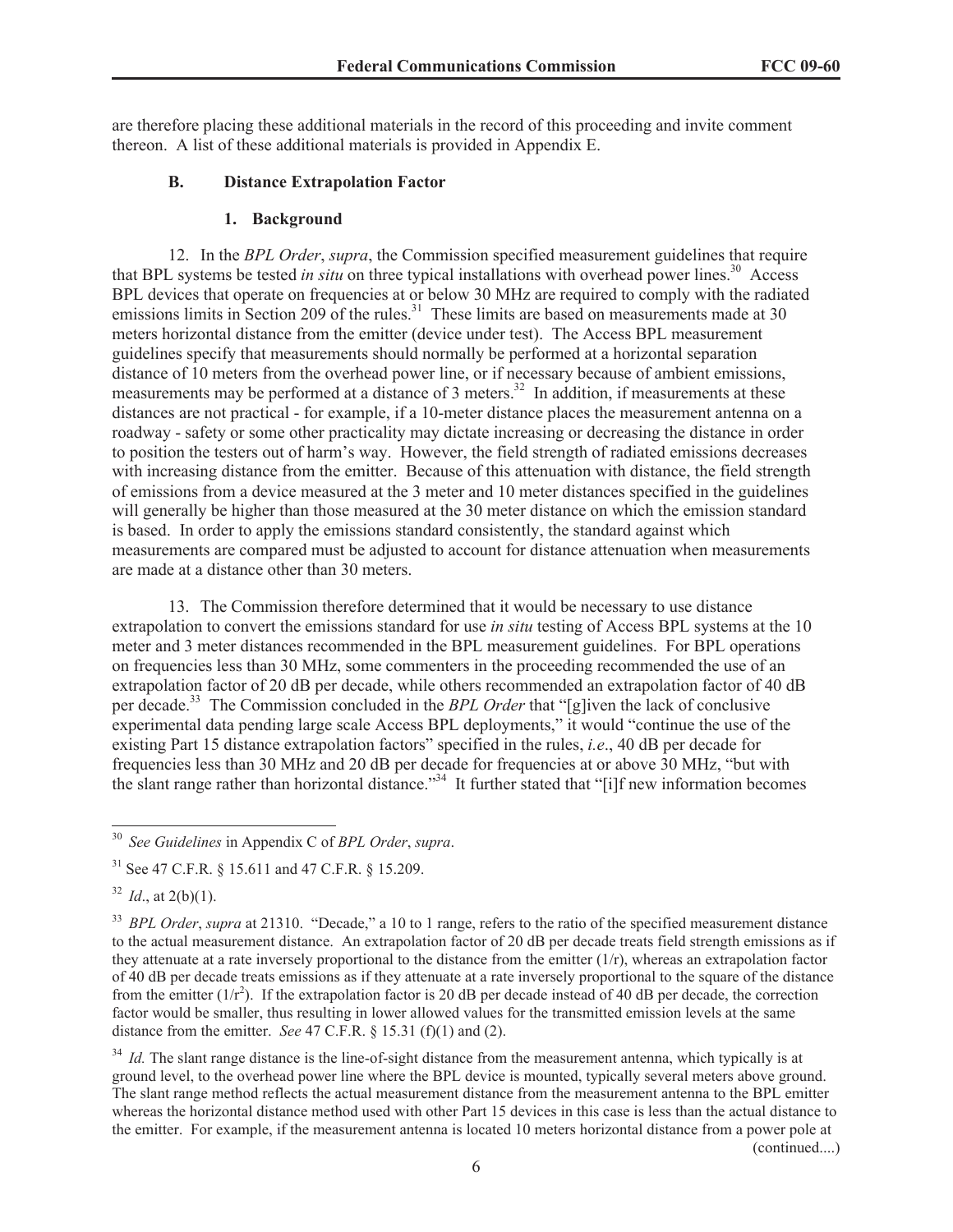available that alternative emission limit/distance standards or extrapolation factors would be more appropriate," the Commission, "will revisit this issue at another time."<sup>35</sup>

14. ARRL filed a petition for reconsideration of the Commission's decision to use 40 dB per decade as the extrapolation factor for frequencies below 30 MHz.<sup>36</sup> In support of its argument that an extrapolation factor of 20 dB per decade should be used, ARRL also submitted, through *ex parte*  comments, the results of three studies conducted by the United Kingdom's Office of Communications (OFCOM) and one by the Special International Committee on Radio Interference (CISPR) regarding emission measurements for BPL systems.<sup>37</sup> On reconsideration, the Commission affirmed its decision to use the existing Part 15 distance extrapolation factor of 40 dB per decade decay rate for measuring BPL emissions on frequencies below 30 MHz, stating: "No new information has been submitted that would provide a convincing argument for modifying this requirement at this time."<sup>38</sup>

15. In *ARRL v. FCC, supra*, the court found that the Commission did not offer a reasoned explanation for its dismissal of empirical data that was submitted *ex parte* by ARRL, *i.e*., the three studies conducted by OFCOM and additional ARRL analysis intended to suggest that an extrapolation factor of 20 dB per decade may be more appropriate for Access BPL. $^{39}$  The court faulted the Commission for summarily dismissing the data submitted by ARRL because such a conclusory statement "provides neither assurance that the Commission considered the relevant factors nor a discernable path to which the court may defer." The court ordered the Commission either to "provide a reasoned justification for retaining an extrapolation factor of 40 dB per decade for Access BPL systems sufficient to indicate that it has grappled with the 2005 studies, or adopt another factor and provide a reasoned explanation for it."<sup>40</sup>

16. The technical studies and proposal submitted by ARRL in 2005 include three empirical studies from OFCOM and a plan for a sliding scale extrapolation based on a 1996 CISPR standard. The first OFCOM study, "*OFCOM, Ascom PLT Measurements in Winchester (May 11, 2005)*" (Winchester Study) reported measurements of an underground Access BPL trial system in Winchester, United Kingdom, which used BPL equipment made by Ascom AG, a Switzerland BPL manufacturer.<sup>41</sup> In that study, OFCOM made radiated emissions measurements at 1, 3, 10, 30 and 100 meter distances from the BPL emitter at 3 operating frequencies (4.4 MHz, 19.8 MHz and 25.2 MHz) and concluded that the electromagnetic field attenuates at a rate between 20 dB and 25 dB per decade at this BPL installation.

<sup>39</sup> *ARRL v. FCC*, *supra* at 241.

<sup>41</sup> *OFCOM, Ascom PLT Measurements in* Winchester (May 11, 2005) at

http://fjallfoss.fcc.gov/prod/ecfs/retrieve.cgi?native\_or\_pdf=pdf&id\_document=6518006428. Note that the FCC recommends making measurements no closer than 10 meters from the power line for safety reasons.

<sup>(...</sup>continued from previous page)

a height of 1 meter and the power line is 11 meters up the pole, the slant range distance from the antenna to the power line is 14.14 meters, *i.e.*,  $(10^2+10^2)^{1/2}$ .

<sup>35</sup> *BPL Order*, *supra* at 21310.

<sup>36</sup> *See* n. 8, *supra*.

<sup>37</sup> *See* ARRL *ex parte* Citation of Additional Authority comments (filed July 8, 2005 in ET Docket 04-37) at http://fjallfoss.fcc.gov/prod/ecfs/retrieve.cgi?native\_or\_pdf=pdf&id\_document=6518006426.

<sup>38</sup> *BPL Reconsideration Order*, *supra* at 9317-18.

<sup>&</sup>lt;sup>40</sup> *Id.*, at 242. The court did not separately address ARRL's contention that the Commission failed to consider a sliding scale extrapolation factor, assuming that it was properly before the Commission on reconsideration. *Id.*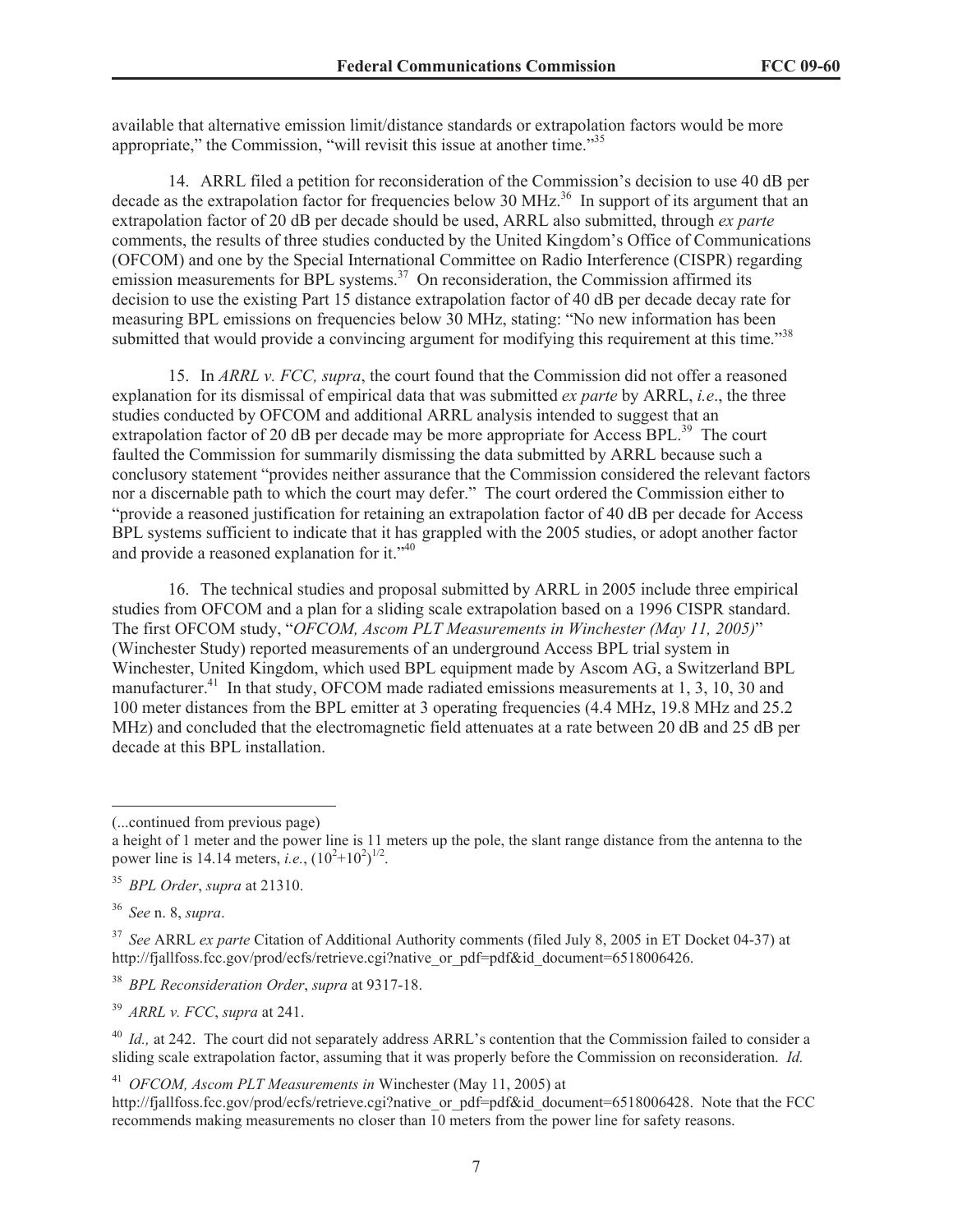17. The second OFCOM study, "*OFCOM, DS2 PLT Measurements in Crieff (May 11, 2005)*" (Crieff DS2 Study) reported measurements of an Access BPL trial system in Crieff, United Kingdom, which used BPL equipment based on DS2 technology, a Spanish BPL chip manufacturer. This study concentrated only on the benefits of programmable notches in the equipment and does not provide any data on distance extrapolation.<sup>42</sup>

18. The third OFCOM study, "OFCOM*, Amperion PLT Measurements in Crieff (May 11, 2005)*" (Crieff Amperion Study) reported measurements of an overhead, pole-mounted Access BPL trial system, also in Crieff, United Kingdom, which used BPL equipment made by Amperion, Inc., an American BPL manufacturer.<sup>43</sup> Here, OFCOM made radiated emissions measurements at distances of 10, 30, 100 and 300 meters on a single operating frequency (23 MHz) from the BPL emitter and determined that the field attenuates at a rate of 28 dB per decade.<sup>44</sup>

19. ARRL's proposal for a sliding scale extrapolation factor referenced a 1996 CISPR Standard. This standard, which was published in 1996 well before Access BPL was developed, evaluates radio noise generated by high-voltage converter power stations and similar high-voltage installations and discusses methods on how to reduce radio noise from inherent power line components, such as mercury arc and thyristor valves.<sup>45</sup> ARRL pointed to a graph in the standard, Figure 17, which shows calculated values of the field strength attenuation of emissions from a vertical electrical dipole antenna as a function of the distance on a horizontal plane for different frequencies.<sup>46</sup> Based on this graph, ARRL then proposed a formula which effectively constitutes a sliding-scale calculation for an extrapolation factor that varies with frequencies.<sup>47</sup>

#### **2. Discussion**

20. In the period of time since the Commission's adoption of the *Reconsideration Order*, reports have become available on two new technical studies addressing attenuation of BPL emissions with distance, one by NTIA in October 2007 that describes a second phase of its simulation study on the potential for interference from Access BPL systems (NTIA Phase 2 Study) and the other by the

<sup>45</sup> *Radio Interference Characteristics of Overhead Power Lines and High-Voltage Equipment – Part 2: Methods of Measurement and Procedure for Determining Limits,* CISPR 18-2, Amendment 2, (1996), (*CISPR 18-2*) at http://fjallfoss.fcc.gov/prod/ecfs/retrieve.cgi?native\_or\_pdf=pdf&id\_document=6518006430.

<sup>46</sup> ARRL *ex parte* comments at 6. *See also, CISPR 18-2* at 20.

<sup>47</sup> The formula ARRL recommended to the Commission to calculate extrapolation is as follows: Distance at 30 meters = distance at slant range – 20 log (30/slant range) – 20 log (15/frequency in Megahertz). ARRL *ex parte* comments at 6.

<sup>42</sup> *OFCOM, DS2 PLT Measurements in Crieff* (May 11, 2005) at

http://fjallfoss.fcc.gov/prod/ecfs/retrieve.cgi?native\_or\_pdf=pdf&id\_document=6518006429.

<sup>43</sup> *OFCOM, Amperion PLT Measurements in Crieff* (May 11, 2005) at http://fjallfoss.fcc.gov/prod/ecfs/retrieve.cgi?native\_or\_pdf=pdf&id\_document=6518006427.

<sup>&</sup>lt;sup>44</sup> Subsequent to the filing of this OFCOM report into the record of this proceeding, Amperion submitted comments stating that the report "reflects information that is inappropriate for the public domain, especially the way it is inaccurately represented." Amperion argued that there are "discrepancies in the report," which it attributes to "[OFCOM's] unfamiliarity with the equipment and the hurried nature in which the testing was conducted." These discrepancies include that 1) OFCOM operated the BPL equipment at its maximum power levels, which was above the much lower level used for normal operations, without explaining that in the report, and 2) the system was not configured to comply with the Commission's limits. *See* Amperion Comments (filed May 20, 2005 in ET Docket 04-37) at http://fccweb01w/prod/ecfs/retrieve.cgi?native\_or\_pdf=pdf&id\_document=6517611850, at 2-3. We note that operating the BPL equipment at maximum or typical power levels does not affect the determination of the attenuation characteristics of the signal.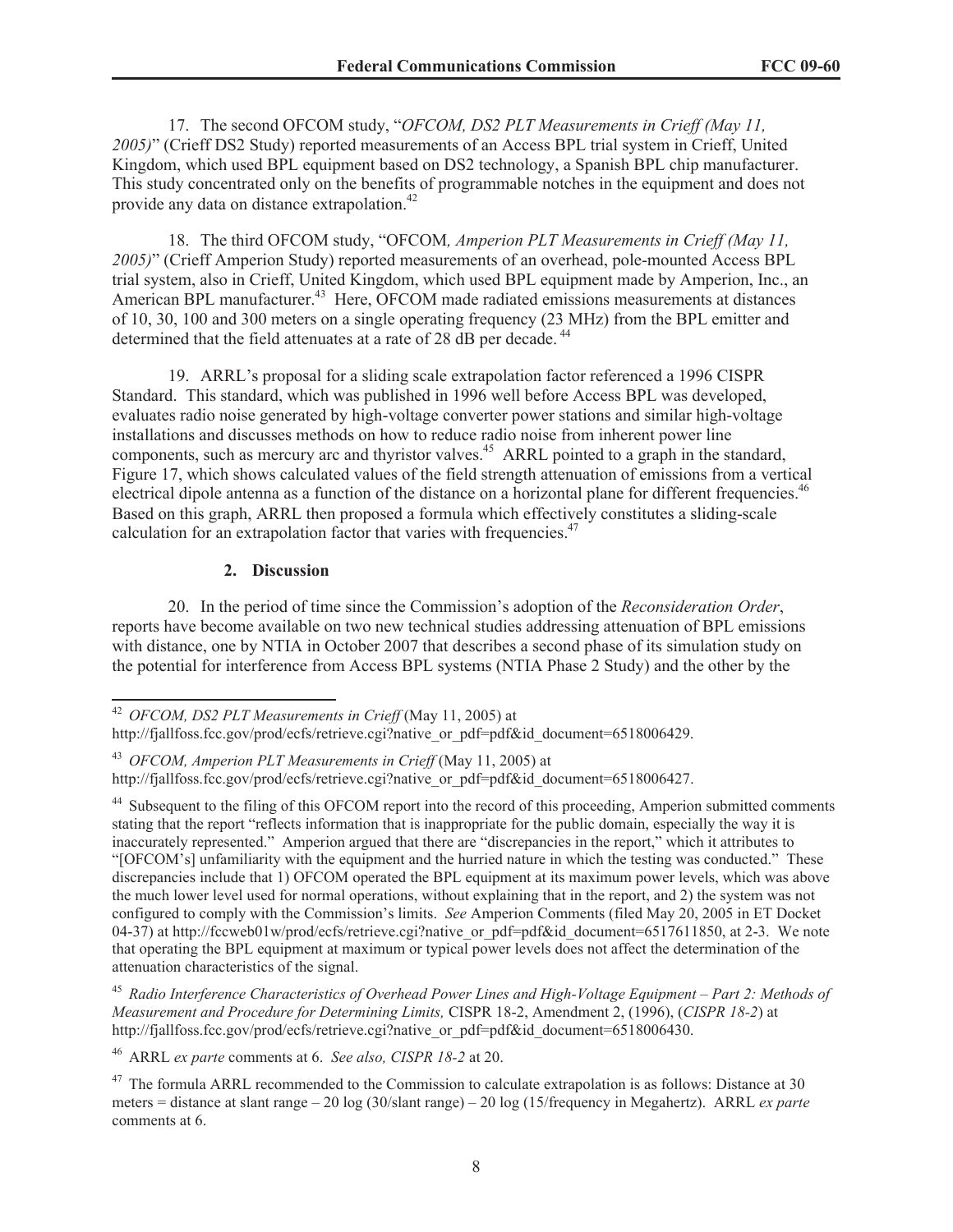Federal Republic of Brazil (Brazil Study) in June 2008 that presents the results of a measurement study of BPL emissions.<sup>48</sup> In addition, we are aware that the IEEE working group on power line communications technology electromagnetic compatibility is working on a standard for EMC testing and measurements methodology for BPL equipment and installations (IEEE P1775/D2) that includes a provision for determining extrapolation (distance correction) factors on a site-by-site basis using *in situ* measurements as part of its work on that standard.

21. Consistent with our stated intention in the *BPL Order, supra*, to review the decision on the extrapolation factor if new information becomes available and the opportunity provided by the Court's remand of the extrapolation factor for explanation, we are reviewing our decision on that factor in light of the NTIA Phase 2 and Brazil studies and the site-specific option suggested by the IEEE P1775/D2 work. Our goal is to provide BPL measurement procedures that will adequately ensure compliance with the Section 15.209 emissions standard for emissions at or below 30 MHz without placing unfair or undue compliance burdens on equipment manufacturers and users. In conducting this review, we advise interested parties that at this point we continue to believe that our decision to apply the existing 40 dB per decade distance attenuation extrapolation factor in the rules for Access BPL operations, in conjunction with slant distance, on frequencies in this range was reasonable and appropriate.

22. We are also mindful that the Court has ordered that we provide a reasoned justification for retaining the 40 dB per decade extrapolation for Access BPL systems or adopt another factor and provide reasoning, and specifically remarked that we did not offer an explanation for dismissing the technical studies and technical proposal for an alternative extrapolation submitted *ex parte* in 2005 by ARRL. We therefore are providing an explanation of our reasons for selecting 40 dB per decade as the extrapolation factor for frequencies below 30 MHz and why we do not believe that the studies and technical proposal submitted earlier by the ARRL provide convincing information that we should use an extrapolation factor that is different from (and, specifically, less than) 40 dB. As discussed below, we believe that the NTIA Phase 2 and Brazil Studies further validate the use of 40 dB as the extrapolation factor. In addition, the sufficiency of our rules for ensuring compliance is further validated by the fact that we have not had any new complaints of interference for more than two years.

23. We also recognize, however, that there can be considerable variability in the attenuation of emissions from BPL systems at individual measurement sites, although NTIA's modeling results do not generally indicate that differences are expected to be typically as high as the 15 to 20 dB for an underground system such as was observed in the Winchester Study. To address this variability, we are requesting comment on whether we should adjust the extrapolation factor downward to 30 dB or some other fixed value and also specify and allow use of a special procedure for determining sitespecific BPL extrapolation values using *in situ* measurements. The procedure for determining these site-specific extrapolation values would follow the general model under consideration in the IEEE P1775/D2 work.

<sup>48</sup> *See Potential Interference From Broadband Over Power Line (BPL) Systems to Federal Government Radiocommunications at 1.7 – 80 MHz, Phase 2 Study*, *Volume I*, National Telecommunications and Information Administration (NTIA) Report 08-450, October 2007 ("*NTIA Phase 2 Study"*), at

http://www.ntia.doc.gov/osmhome/reports/2007/bpl2007.html; and Federal Republic of Brazil, *Radio Interference Tests from Broadband Power Line Communication Systems*, ITU Radio Communication Group WP-1A, Document 1A-32-E, June 9, 2008 (*Brazil Study*) at

http://fjallfoss.fcc.gov/prod/ecfs/retrieve.cgi?native\_or\_pdf=pdf&id\_document=6520190420. Both of these studies have been added to the record of this proceeding.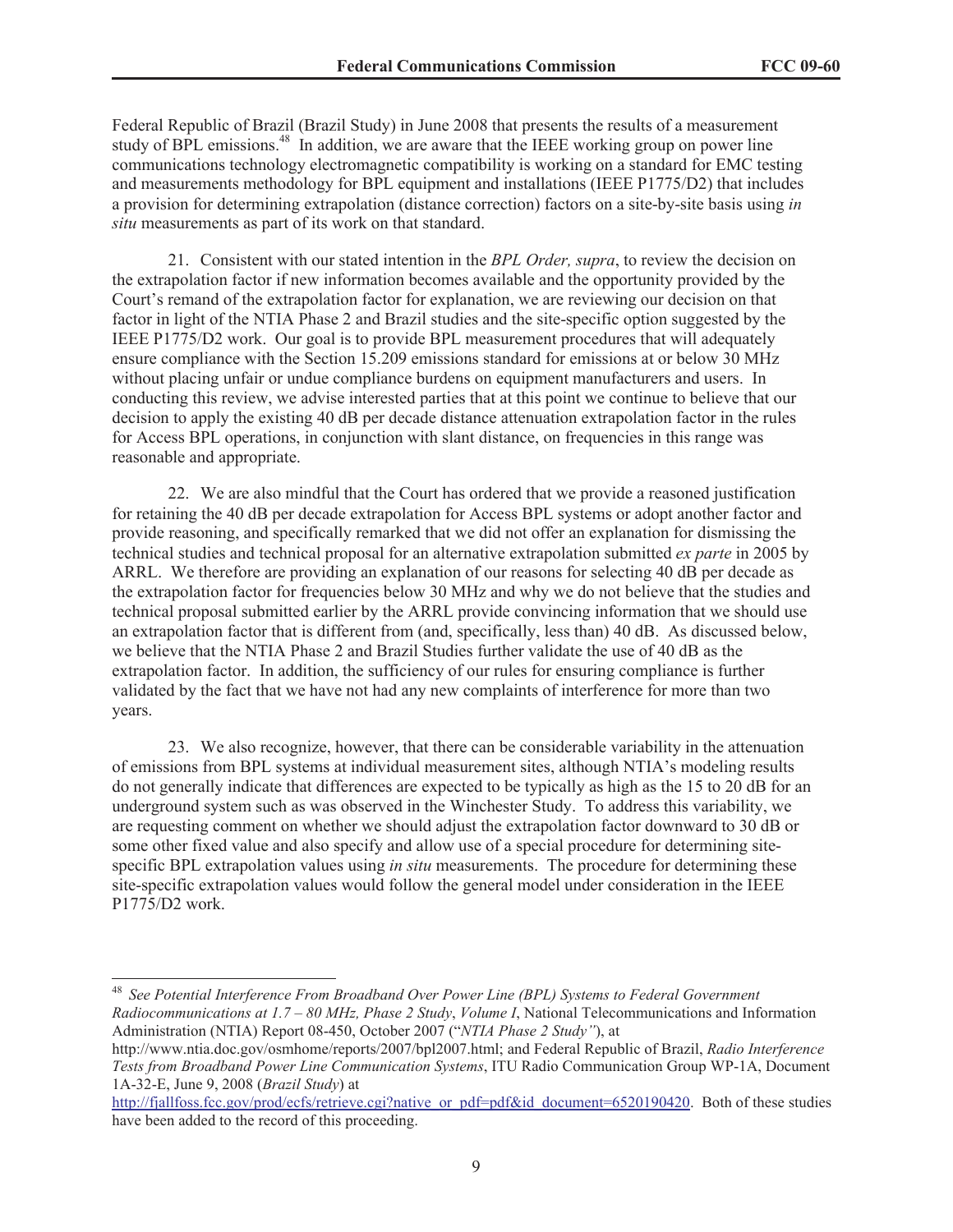24. We are requesting that interested parties submit additional comment and information on the BPL extrapolation factor and on our proposal to modify the value specified for that factor and to alternatively allow use of special procedure for determining site-specific BPL extrapolation values. Such comment and information should address (1) the three studies and proposal for a sliding scale extrapolation factor submitted previously by the ARRL as part of its *ex* parte filing on July 8, 2005 in conjunction with its petition for reconsideration of the *BPL Order* and identified by the court, (2) the NTIA Phase 2 and Brazil studies with respect to findings on the extrapolation factor for BPL systems, and (3) our existing slant range method as it pertains to the effective field attenuation rate in a horizontal distance context. We further request submission of any other new empirical studies or information that may inform us regarding the BPL distance attenuation extrapolation factor. Our goal is to ensure that the extrapolation factor used when tests cannot be made at the standard measurement distance provides effective protection to authorized services from harmful interference without unnecessarily burdening Access BPL technology.

#### **a. The 40 dB per Decade BPL Extrapolation Factor**

25. In explaining our reasoning for adopting 40 dB per decade as the extrapolation factor value for BPL emissions, it is important to understand that this is a measurement protocol (or "tool"), not an adjustment to the emissions standard. We first observe that a concern in the BPL proceeding was that BPL systems are not traditional point-source emitters. Rather, they could act to some extent in a manner similar to line source emitters that would radiate along the power lines, and, therefore the emissions from these systems would not attenuate in the same manner as a typical point-source emitter.<sup>49</sup> In addressing this concern in the *BPL Order*, *supra*, the Commission agreed with the ARRL that Access BPL systems on overhead lines are not traditional point-source emitters.<sup>50</sup>

26. The Commission also observed that NTIA's earlier BPL computer simulation modeling as reported in the Technical Appendix to its June 2004 comments showed results indicating that the attenuation in field strength of emissions from BPL systems with distance from the power line is consistent with the existing distance extrapolation factors for unlicensed devices in Section  $15.31(f)(1)$  and (2) of the rules when used with the slant range to the power line.<sup>51</sup> No party offered analysis or argument to dispute NTIA's results. These simulation results were conducted using the widely recognized and employed National Electromagnetic Code (NEC) software for analyzing radio propagation. Although we do not rely on NTIA's more recent Phase 2 simulation results to justify our earlier decision, we note here that those results indicate that the attenuation at individual locations can be expected to vary around the standard 40 dB value with frequency, configurations of line arrangements on poles, and other site-specific characteristics. We are therefore aware that measurements of the emissions from BPL systems at different distances will vary, but cluster around the 40 dB per decade factor. As the NTIA simulation results show, this variation is to be expected when measuring emissions below 30 MHz from points near the ground at distances close to a source of emissions.

<sup>49</sup> *See BPL Order*, *supra* at 21281-82.

<sup>&</sup>lt;sup>50</sup> *Id.* To ensure that the effects of the power line as a radiator are taken in to consideration when testing for compliance with the rules, the Commission adopted measurement procedures that specify that measurements are to be made at specific distances from the Access BPL equipment signal source and that measurements are to be taken parallel to the power line to find the maximum emissions from the system.

<sup>51</sup> *See* Technical Appendix to NTIA comments (filed June 4, 2004 in ET Docket 04-37) ("NTIA Technical Appendix") at http://fccweb01w/prod/ecfs/retrieve.cgi?native\_or\_pdf=pdf&id\_document=6516212607; *see also, BPL Order*, *supra* at 21310 and 47 C.F.R. § 15.31(f)(1) and (2).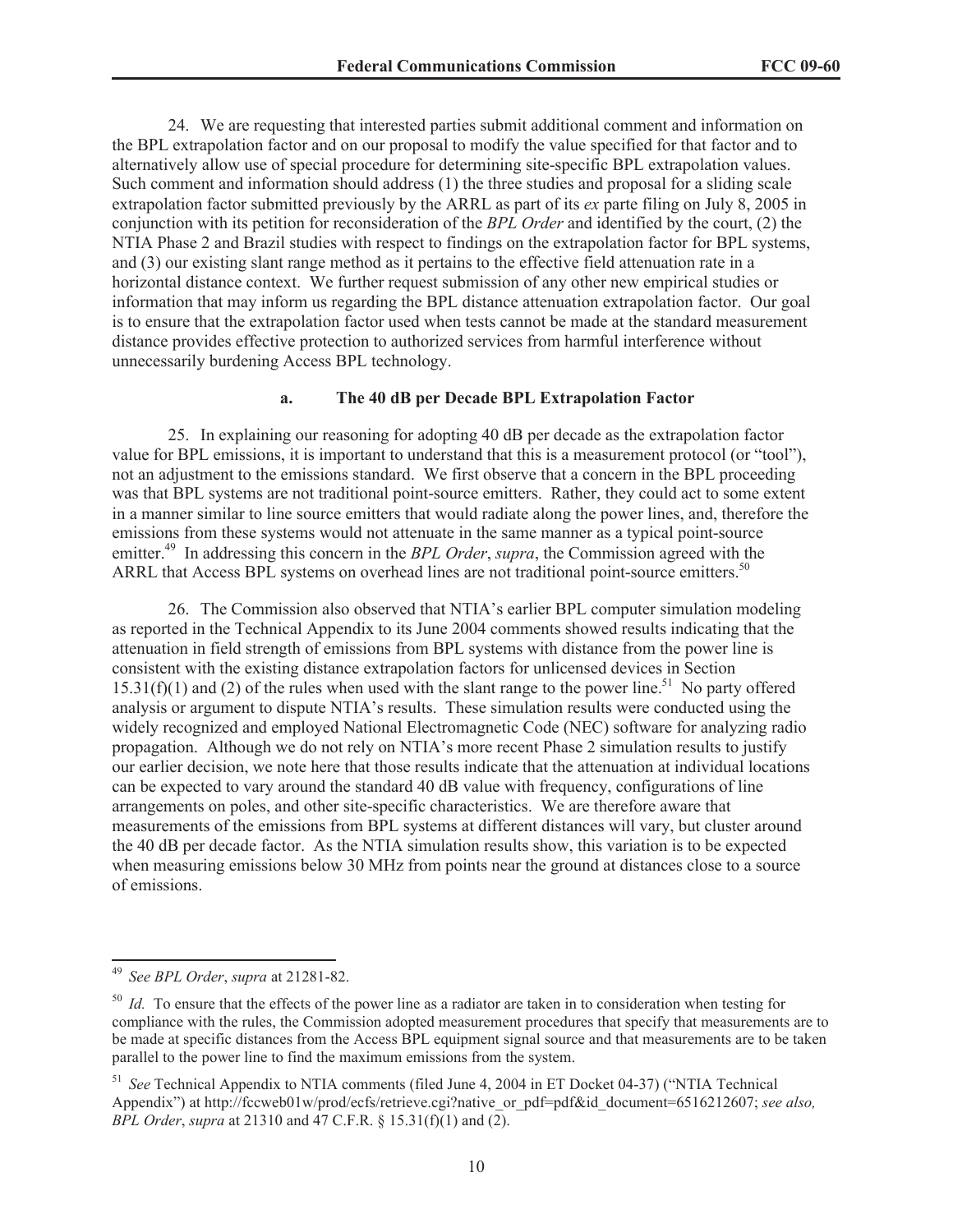27. While we recognize the potential value and importance of empirical data with respect to this issue, there were no significant studies that examined the very large number of measurements that would be needed to address the different site characteristics that affect the attenuation of emissions below 30 MHz. In this regard and as discussed below, the studies submitted by the ARRL in its 2005 *ex parte* provided only anecdotal information on two different types of installations (overhead and underground) from two single sites, and also had certain methodological shortcomings. These studies did not provide sufficient information to support a statistically valid and comprehensive description of how BPL emissions attenuate over the short distances at which measurements are made.

28. We specifically observe that only two of the studies (the Winchester Study and the Crieff Amperion Study) collected data relevant to the extrapolation factor. In addition, those two studies each report only a few measurements on a small number of operating frequencies along a single perpendicular path each at two small and very dissimilar BPL installations (one underground and one overhead) on power line configurations which may not be representative of power line configurations in the United States. In order for a study to provide statistically significant information on the attenuation of BPL emissions in the close vicinity of power lines and to adequately include signal conditions under different configurations of power lines on a pole or underground installations, a much larger body of empirical data at sites with varying configurations of power line attachments to poles and differing site characteristics would be needed. Moreover, such samples would need to demonstrate that they are conducted on power distribution systems representative of those found in the U.S.

29. Second, the RF propagation environments in which BPL emissions are measured can affect the results such that results from a given site may not be characteristic of the general rate at which BPL emissions attenuate. The measurements in these two studies were taken near the ground (as are measurements BPL emissions under our measurement procedure), where the field strength of radio signals, and particularly those below 30 MHz, is typically affected to a significant degree by reflections and absorption by the ground, nearby vegetation, vehicles, structures, measuring equipment, equipment stands, and even the positions of the persons making the measurements.<sup>52</sup> Of particular importance in this context are the presence and configuration of other power lines in addition to the power line to which the BPL device is attached and of metallic structures and vehicles. Because of the effects of these factors, the field strengths of radio signals emitted at the same power level will often vary significantly when measured near the ground at different locations that are the same distance from a source. Thus, in order to obtain empirical data from which general conclusions about the attenuation characteristics of Access BPL emissions may be drawn, it is necessary to have a very large number of observations from different BPL installations and from different locations at those installations. The small number of observations provided by the measurements in the Winchester and Crieff Amperion studies is not sufficient to form a basis for establishing a value for the extrapolation factor.

30. We note that even at the two installations examined in the OFCOM studies, the data describe that the electromagnetic field attenuates at different rates. In addition, the data does not even appear sufficient to determine whether the type of BPL technology and architecture made a difference in the field attenuation rate. Moreover, OFCOM itself recommends that "[d]uring the course of future PLT leakage emission measurements, further work is undertaken to confirm this finding elsewhere."<sup>53</sup>

<sup>&</sup>lt;sup>52</sup> If unobstructed, radio waves will travel in a straight line from the transmitter to the receiver. But if there are obstacles near the path, the radio waves reflecting off those objects may be absorbed or arrive out of phase with the signals that travel directly and reduce the power of the received signal.

<sup>53</sup> *OFCOM, Ascom PLT Measurements in* Winchester at 32.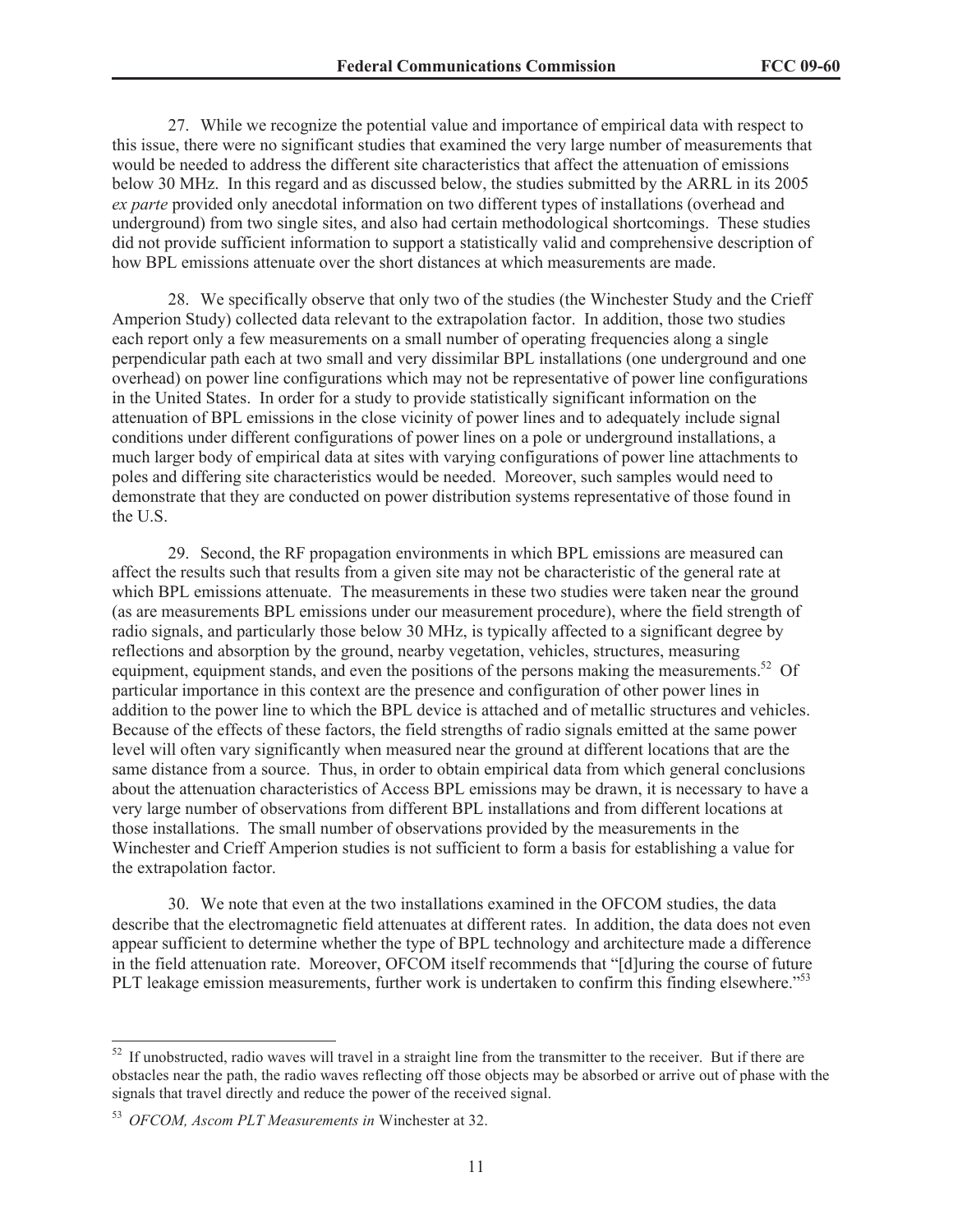We therefore saw nothing in the studies submitted by the ARRL that would warrant selection of a different (lower value) extrapolation factor.

31. With respect to its proposal for a sliding scale extrapolation factor, we observe that the ARRL did not provide an explanation as to how its formula was derived or how to use it to determine the extrapolation factor, nor did it provide a rationale for selecting such a formula. Further, even the CISPR graph has no explanation for the data showed thereon. In addition, we have no information as to the relationship between the performance of emissions from BPL technology and the specifications for reduction of power line noise adopted in the standard.<sup>54</sup> We therefore were unable to determine whether or how the sliding scale factor proposed by the ARRL could be used to represent the attenuation of emissions from a BPL system.

32. Accordingly, the extrapolation factor adopted in the *BPL Order*, *supra*, and affirmed in the *BPL Reconsideration Order*, *supra*, was based on the best information available at the time each of those decisions were made, while acknowledging that it might be desirable to revisit this issue if more information would become available, as we are now undertaking herein as discussed below.

#### **b. Review of the Extrapolation Factor**

33. In reviewing the BPL extrapolation factor, we intend to seek new information and studies, including those with empirical research, and to consider new approaches for the extrapolation that could use a lower value for the attenuation rate of emissions. Looking at new information, shortly after the release of the Commission's *BPL Reconsideration* Order, *supra*, NTIA published its "Phase 2 Study." This study illustrates the application of the Commission's BPL rules and measurement guidelines in a case study. Using the well-known and validated simulation software it employed in its Phase 1 Study, NTIA created an elaborate power line model that approximates existing overhead Access BPL power line structures in the  $\overline{U.S.}^{55}$  After applying the emissions limits and methodology from the BPL measurement guidelines, NTIA analyzed the noise floor increase expected in nearby receivers as a result of BPL operations. NTIA states that its simulations confirm that "at or above 10 MHz, the simulation results show good agreement between the rate that field strength decays and the Part 15 distance extrapolation rate using the slant range distance to the Access BPL device and power lines." NTIA does, however, further state that "the simulations in the 4 to 8 MHz frequency range exhibited somewhat slower rates of field strength decay with distance than would be expected by the distance extrapolation rate in the Part 15 rules for Access BPL systems. This difference was up to 6 dB less than the distance extrapolation rate.<sup>556</sup>

<sup>&</sup>lt;sup>54</sup> NTIA indicates in its comments that strong existing radio noise emissions from power lines must be reduced to enable acceptable Access BPL performance. Thus, the environment described in the CISPR standard (*e.g*., power line noise caused by mercury arc and thyristor valve, etc.) may not be applicable with BPL deployments, because many of these components could be replaced with alternative noise-reducing components or configurations. *See*  NTIA comments (filed June 4, 2004 in ET Docket 04-37), at iv-v.

<sup>55</sup> *See Potential Interference From Broadband Over Power Line (BPL) Systems To Federal Government Radiocommunications at 1.7-80 MHz, Phase 1 Study, Volume I*, NTIA Report 04-413, April 2004 ("*NTIA Phase 1 Study"*) at http://www.ntia.doc.gov/ntiahome/fccfilings/2004/bpl/. NTIA's simulations employ the Numerical Electromagnetic Code (NEC) NEC-4 software package is an algorithm and generic computer application that performs the complex calculations needed to model an antenna in order to simulate a variety of power line configurations. Developed in the 1970s by Gerald Burke, the Numerical Electromagnetic Code (NEC) is a popular antenna modeling method for wire and surface antennas. The code was made publicly available for general use and has subsequently been distributed for many computer platforms from mainframes to personal computers. NEC-4 currently requires a separate license to use. *NTIA Phase 2 Study*, *supra* at page 6 and at Section 3.

<sup>56</sup> *NTIA Phase 2 Study*, *supra* at Section 6.2.1. This 6 dB figure refers to the difference between NEC-modeled field strength at 30 meters and the field strength at 30 meters predicted by the FCC extrapolation rules.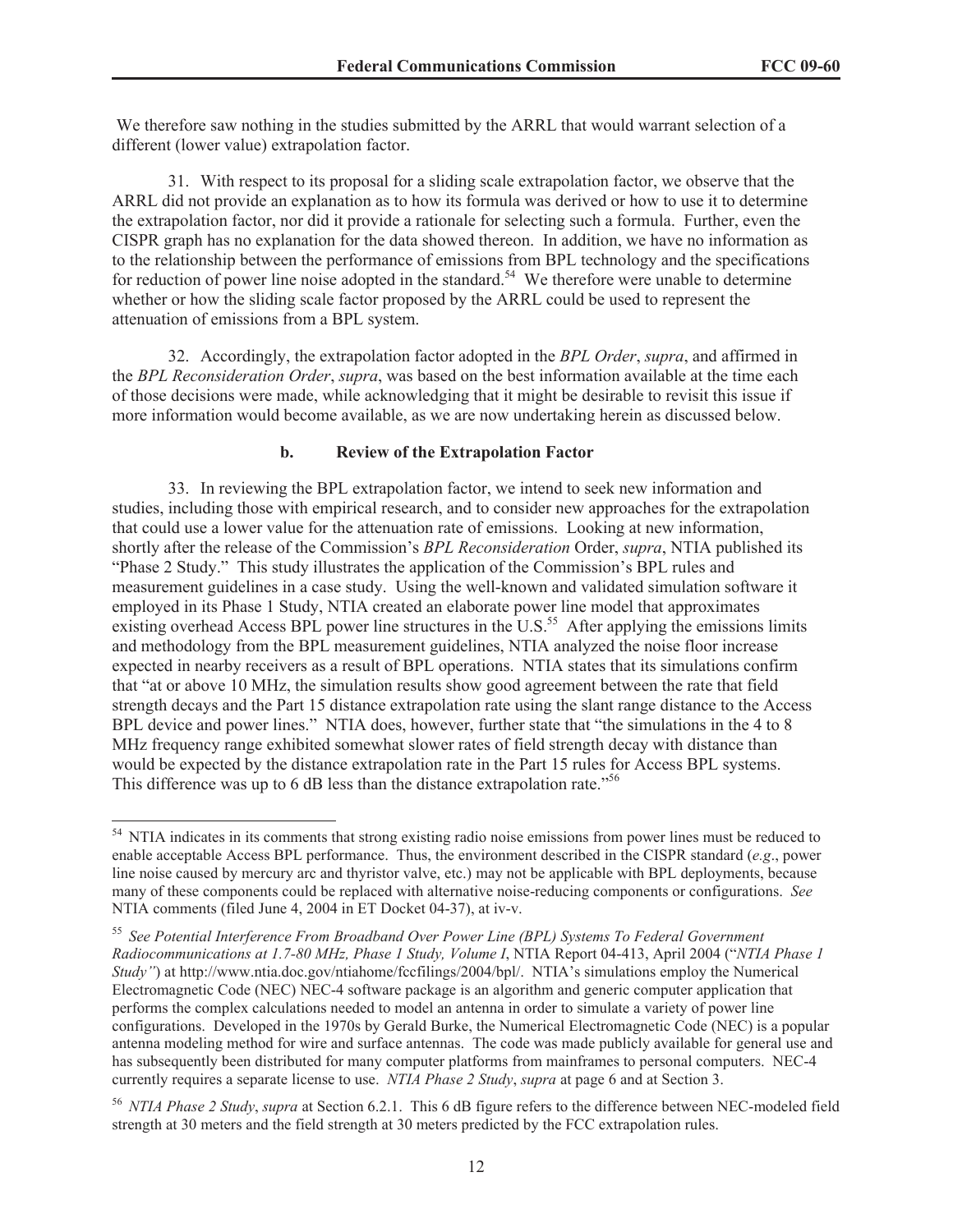34. We also observe that, like OFCOM in the United Kingdom, the regulatory agencies of other countries are testing BPL systems as part of the international forum's discussions on BPL technology.<sup>57</sup> The recently released study from the Federal Republic of Brazil reports results that show attenuation of emissions from BPL that is greater than the 40 dB per decade extrapolation factor, which indicates variation on the other side of the results found in the OFCOM studies. Here again, the amount of data collected is relatively small.<sup>58</sup> We believe that the information in the NTIA Phase 2 and Brazil studies, when viewed in light of the NTIA's Technical Appendix and the OFCOM studies taken together not only provide validation for our previous conclusions selecting 40 dB per decade as the extrapolation factor, recognizing that there will be variation around that value at individual locations, but also inform our further consideration of this matter.

35. There may be other new studies of the attenuation of BPL emissions with distance. We request that interested parties provide additional empirical information and studies regarding the distance extrapolation factor for use in measurements of emissions from Access BPL operating below 30 MHz. Such information and studies will be most useful if they are compiled using the FCC measurement guidelines<sup>59</sup> and cover various BPL technologies that operate below 30 MHz. The data should also cover the different operating frequencies of BPL emitters in their typical deployment configurations and the field strength attenuation at these frequencies. Access BPL systems from which data is collected also should be representative of power line configurations (underground and overhead) and current BPL network architectures in the United States.<sup>60</sup>

36. We also observe that the slant range distance in the measurement procedure works with the 40 dB per decade factor to yield extrapolated measurement values that have the effect of imposing a more conservative emissions standard than would be derived if using the horizontal distance from a power pole.<sup>61</sup> In this regard, at relatively short distances, *i.e.*, distances 30 meters or less, the slant range measurement method effectively reduces the emission limit for BPL systems with respect to the horizontal distance from the pole because at any given horizontal distance from the pole, the slant range distance is longer than the horizontal distance. This is simple geometry resulting from the height of the power line on which the BPL emitter is installed. (The hypotenuse of a right triangle is longer than either of the sides.)<sup>62</sup> When extrapolated values at 40 dB per decade of slant range

(continued....)

<sup>57</sup> *See* comments from Jeff A. Krauss (filed Dec. 9, 2008 in ET Docket 04-37) referring to the work in the International Telecommunication Union (ITU) Radio Communication Group Working Party 5C, Document 1A-77- E, Nov. 3, 2008; and to the study from Federal Republic of Brazil, *Radio Interference Tests from Broadband Power Line Communication Systems*, ITU Radio Communication Group WP-1A, Document 1A-32-E, June 9, 2008.

<sup>&</sup>lt;sup>58</sup> *Brazil Study* at section 1.2. In contrast to OFCOM's results pointing to an empirical extrapolation factor between 20 and 27 dB per decade, the Brazilian results point to an empirical extrapolation factor of 40 dB or better.

<sup>59</sup> *See Guidelines* in Appendix C of *BPL Order*. *supra*.

<sup>60</sup> See as an example, the *NTIA Phase 1 Study*, *supra* at Sections 2-1 and 2-2.

 $<sup>61</sup>$  The rules specify that "[t]o the extent practicable, the device under test shall be measured at the distance specified</sup> in the appropriate rule section. The distance specified corresponds to the horizontal distance between the measurement antenna and the closest point of the equipment under test, support equipment or interconnecting cables as determined by the boundary defined by an imaginary straight line periphery describing a simple geometric configuration enclosing the system containing the equipment under test." 47 C.F.R. § 15.31(f). However, for Access BPL devices operating on overhead power lines, the Commission adopted the slant range method due to the location of the BPL device on a power pole that is typically several meters above ground and above the measurement antenna. *See* Guidelines in *Appendix C* of the *BPL Order, supra,* and Figure 1 in Appendix D.

 $62$  For example, using a 40 dB per decade distance extrapolation factor, the maximum permitted emission level at a horizontal distance of 10 meters is  $48.62$  dB $\mu$ V/m, whereas the maximum permitted emission level at a slant range of 14.87 meters (assuming the power line is 12 meters in height, thus the measuring height with the antenna at 1 meter from the ground would be 11 meters; and horizontal distance is 10 meters from the power pole) is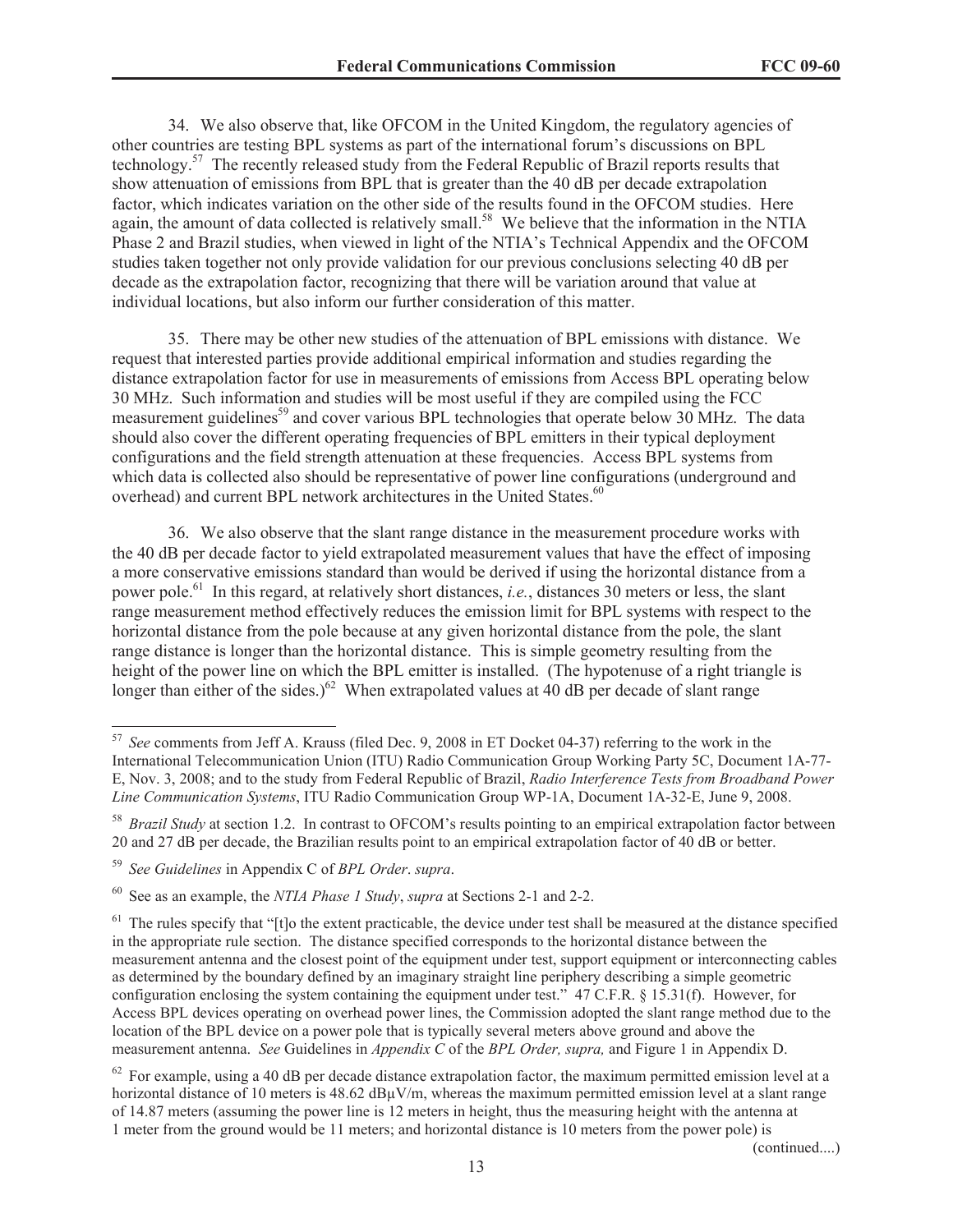distance are plotted against the horizontal distance, the effective slant range emission limit curve more closely follows the emission limit curve based on a 20 dB per decade extrapolation factor than the emission limit curve based on a 40 dB per decade extrapolation factor.<sup>63</sup> NTIA's modeling results effectively support this observation.<sup>64</sup> We also note that given that our BPL measurement procedure requires that compliance measurements taken at 30 meters or less, the effect of the slant range distance provision is significant at all distances where the extrapolation factor can be used. We seek comment on our slant range method as it pertains to the effective field attenuation rate in a horizontal distance context and on NTIA's findings with respect to the extrapolation factor in its Phase 2 Study.

37. From all of the above, we observe that while 40 dB per decade continues to best describe the attenuation rate of emissions from BPL systems, there is also considerable variability around that value at different sites. The result of this variability is that the actual attenuation at some sites could be less than 40 dB per decade and using the current extrapolation factor at such sites could produce an adjusted measurement that would be less than the signal that would be measured at the standard 30 meter measurement distance specified in Section 15.209. We request comment on whether it would be desirable to modify the value of the BPL extrapolation factor to be 30 dB per decade or some other value. This lower value would apply a more conservative approach that would compensate for those cases where the actual attenuation is less than 40 dB. While we do not have statistics that indicate the distribution of cases where the attenuation rate is less than 40 dB per decade, we believe that the additional margin provided by a 30 dB standard would encompass a large number of such cases. A 30 dB standard would also substantially reduce the remaining differences in under-adjustment of measurements at locations where the attenuation rate might be less than 30 dB per decade. We further note that extrapolated emission limits based on our proposed 30 dB extrapolation factor when applied to slant distance are comparable to the extrapolated emission limits based on a 20 dB extrapolation factor applied to horizontal distance.<sup>65</sup>

38. We recognize that reliance on a 30 dB per decade extrapolation factor could increase the compliance burden for BPL equipment and systems that are tested at locations where the attenuation rate is in fact greater than 40 dB per decade. We are therefore clarifying that in all cases measurements of BPL equipment and systems may be made at the 30 meters distance specified in Section 15.209 and that where possible, the Commission's staff will make measurements at this distance when testing for compliance. Further, to provide manufacturers and system operators the opportunity to use a higher extrapolation rate at locations where they believe the attenuation rate is higher than 30 dB per decade, we are also considering allowing parties testing BPL systems for compliance with the radiated emissions limits to determine distance correction factors on a site-by-site basis using an *in situ* measurements procedure. The site-specific extrapolation factor would be an alternative to the proposed 30 dB per decade standard and would replace the existing alternative method currently in the rules but that is not included in the BPL measurement

<sup>(...</sup>continued from previous page)

<sup>41.74</sup> dBµV/m, a level that is 6.89 dB more stringent. If the horizontal distance is at 3 meters, the maximum permitted emission level is 69.54 dBµV/m, whereas the maximum permitted emission level at a slant range of 11.40 meters (assuming the power line is 12 meters in height, thus the measuring height with the antenna at 1 meter from the ground would be 11 meters; and horizontal distance is 3 meters from the power pole) is  $46.35 \text{ dB} \mu\text{V/m}$ , a level that is 23.19 dB more stringent. *See* Appendix D.

<sup>63</sup> *See* illustration in Figure 2 in Appendix D.

<sup>64</sup> *See NTIA Phase 2*, *supra* at Section 2.5.

 $65$  This is true for measurement distances greater than 12 meters. At measurement distances less than 12 meters, the extrapolated emission limits based on the proposed 30 dB factor applied to slant distance are much more stringent than extrapolated limits based on a 20 dB factor applied to horizontal distance. *See* Figure 3 in Appendix D, *infra*.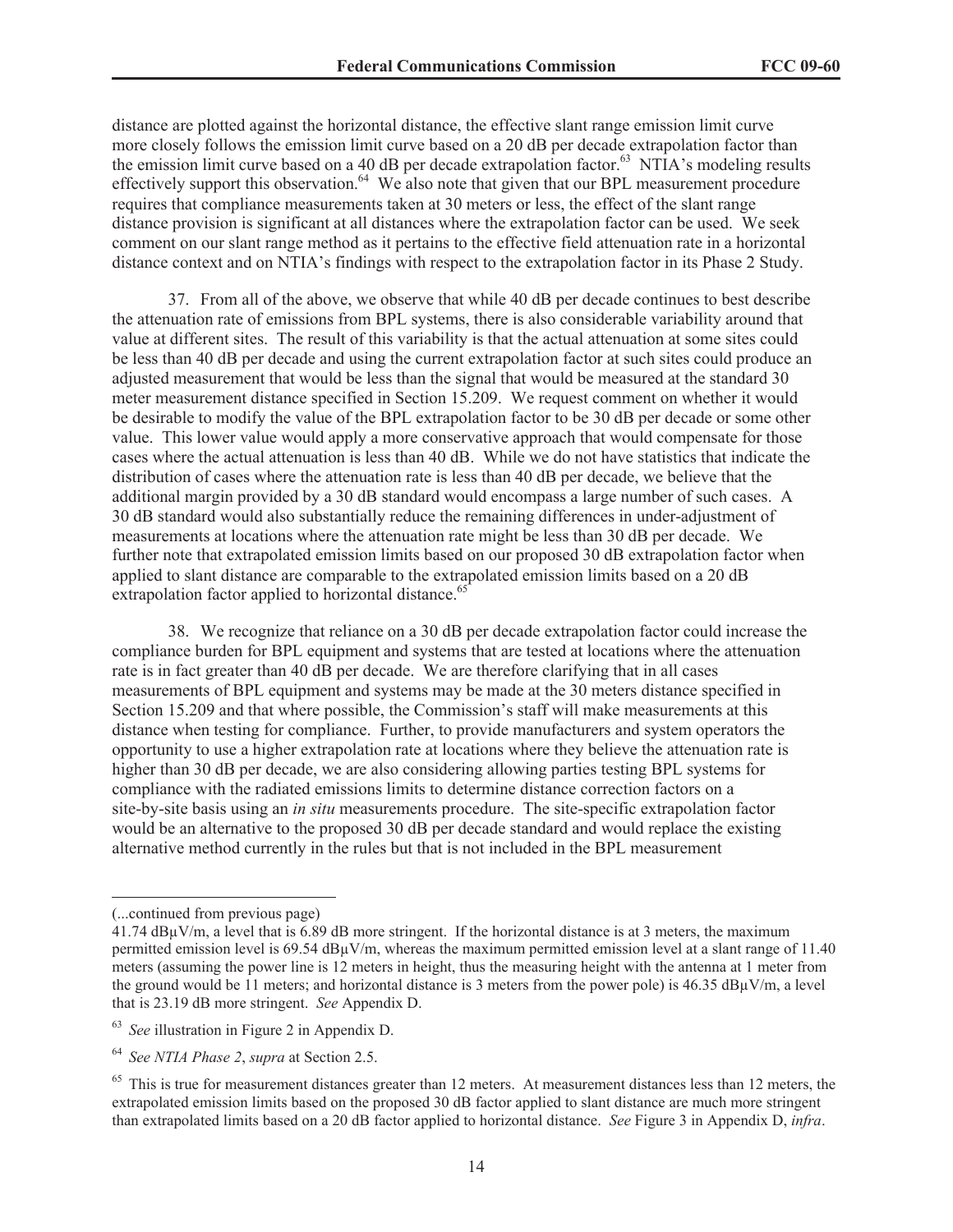procedures.<sup>66</sup> This alternative method would only be applicable to Access BPL devices operating on overhead power lines on frequencies below 30 MHz.

39. Under this plan, which as indicated above is based on a concept under consideration in the IEEE P1775/D2 effort, entities conducting measurements would be allowed to determine an extrapolation factor specific to the site by fitting a straight line to measurements of field strength in dBµV/m vs. logarithmic distance in meters from the nearest conductor carrying BPL emissions, where the extrapolation factor would be taken as the slope, *n*, of that line. The slope *n* any point on the straight line is  $\mu$ V/m would be:

$$
n = (\log E_1 - \log E_2)/(\log D_2 - \log D_1)
$$

where  $E_r$  is the measured field strength at distance  $D_r$ 

The field strength at any distance D along the best straight line fit is estimated from the value of *n* as:

$$
\log E_r = \log E_2 + n(\log D_2 - \log D_r)
$$

40. The extrapolation factor would be derived from a best fit straight line fit determined by a first-order regression calculation from measurements for at least four lateral distances from the overhead line, at no less than 3 meters from the lateral plane and differing from each other by at least 3 meters. Additional provisions of this procedure are set forth in the proposed modifications to our Access BPL measurement procedures in Appendix C. If these measurements allow a straight line to be calculated or drawn with reasonable fit (the minimum regression coefficient would be 0.9), the best straight line fit would be used to calculate field strength at the 30 meters standard measurement distance in the rules according to the equation above. If the four measurements do not fall near any straight line or negative slope, measurements at a new distance would be added until a reasonable straight line is indicated. In addition, measurements that obviously show a "null" would be ignored. Parties employing site specific extrapolation values would be required to provide a record of the measurements under the above procedure and to submit those measurements and their derivation of the *in situ* values with any measurements in certification applications or other compliance submissions to the Commission. We believe the availability of this procedure or an appropriate similar alternative site-specific approach would substantially alleviate the measurement concerns associated with the extrapolation factor and the variability in attenuation rates that may be observed in the field.

41. We request comment on the suitability of an extrapolation factor lower than 40 dB per decade and the above *in situ* procedure for determining the field strength of BPL emissions in locations where measurements cannot be made at the lateral distance of 10 meters from the overhead line. Interested parties are invited to suggest alternative values for the extrapolation factor that would account for the variability of attenuation rates without unfairly burdening manufacturers of users of BPL equipment and systems. Parties submitting such suggestions should also provide information to support their proposal. Interested parties are specifically requested to address 1) whether use of the proposed procedure would provide an appropriate and reliable means of accounting for any variation in the attenuation rate at individual sites; 2) the effect that an extrapolation factor lower than 40 dB per decade would have on the effective emission limits for Access BPL devices operating on overhead power lines when used in conjunction with our slant range method; and 3) any special

<sup>&</sup>lt;sup>66</sup> The rules currently provide for the use of an alternative method using measurements made at a minimum of two distances on at least one radial to determine the proper extrapolation factor at frequencies below 30 MHz. *See* 47 C.F.R. § 15.31 (f)(2).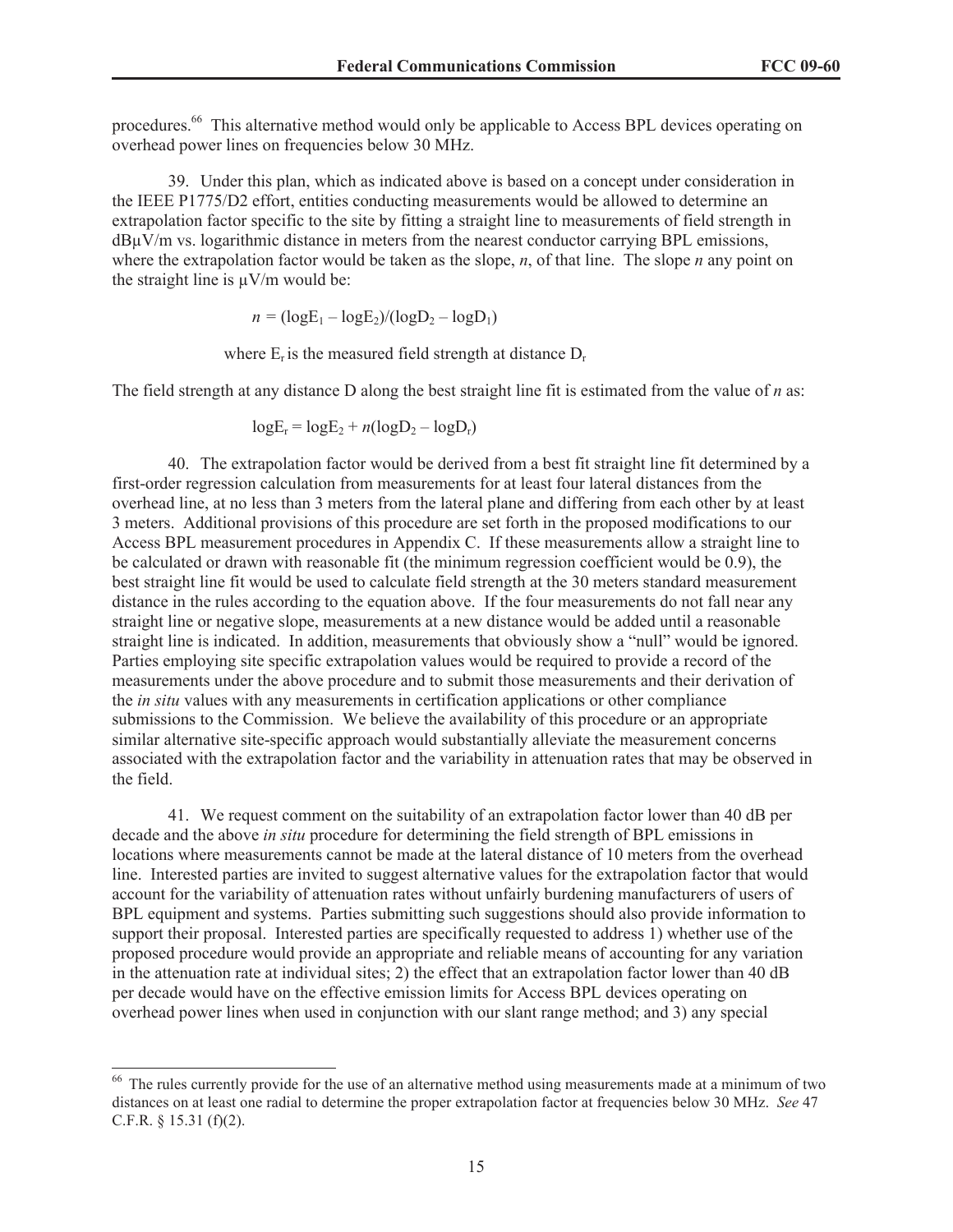provisions that may be necessary to ensure that site-specific attenuation rates derived through this procedure reliably and fairly represent the attenuation rate at individual sites.

## **IV. PROCEDURAL MATTERS**

42. *Initial Regulatory Flexibility Analysis for the Further Notice of Proposed Rule Making.* As required by the Regulatory Flexibility Act, 5 U.S.C. § 603, the Commission has prepared an Initial Regulatory Flexibility Analysis (IRFA) of the possible significant economic impact on small entities of the proposals suggested in this document. The IRFA is set forth in Appendix A.

43. *Initial Paperwork Reduction Analysis.* The Request for Further Comment and FNPRM does not contain proposed information collection(s) subject to the Paperwork Reduction Act of 1995 (PRA), Public Law 104-13. In addition, therefore, it does not contain any new or modified "information collection burden for small business concerns with fewer than 25 employees," pursuant to the Small Business Paperwork Relief Act of 2002, Public Law 107-198, *see* 44 U.S.C. 3506(c)(4)..

44. *Comments.* Pursuant to sections 1.415 and 1.419 of the Commissions rules, 47 C.F.R. §§ 1.415, 1.419, interested parties may file comments and reply comments on or before the dates indicated on the first page of this document. Comments may be filed using: (1) the Commission's Electronic Comment Filing System (ECFS), (2) the Federal Government's eRulemaking Portal, or (3) by filing paper copies. *See Electronic Filing of Documents in Rulemaking Proceedings*, 63 FR 24121 (1998).

- Electronic Filers: Comments may be filed electronically using the Internet by accessing the ECFS: http://www.fcc.gov/cgb/ecfs/ or the Federal eRulemaking Portal: http://www.regulations.gov. Filers should follow the instructions provided on the website for submitting comments.
	- For ECFS filers, if multiple docket or rulemaking numbers appear in the caption of this proceeding, filers must transmit one electronic copy of the comments for each docket or rulemaking number referenced in the caption. In completing the transmittal screen, filers should include their full name, U.S. Postal Service mailing address, and the applicable docket or rulemaking number. Parties may also submit an electronic comment by Internet e-mail. To get filing instructions, filers should send an e-mail to ecfs@fcc.gov, and include the following words in the body of the message, "get form." A sample form and directions will be sent in response.
- Paper Filers: Parties who choose to file by paper must file an original and four copies of each filing. If more than one docket or rulemaking number appears in the caption of this proceeding, filers must submit two additional copies for each additional docket or rulemaking number.

Filings can be sent by hand or messenger delivery, by commercial overnight courier, or by firstclass or overnight U.S. Postal Service mail (although we continue to experience delays in receiving U.S. Postal Service mail). All filings must be addressed to the Commission's Secretary, Office of the Secretary, Federal Communications Commission.

■ The Commission's contractor will receive hand-delivered or messenger-delivered paper filings for the Commission's Secretary at 236 Massachusetts Avenue, NE, Suite 110, Washington, DC 20002. The filing hours at this location are 8:00 a.m. to 7:00 p.m. All hand deliveries must be held together with rubber bands or fasteners. Any envelopes must be disposed of before entering the building.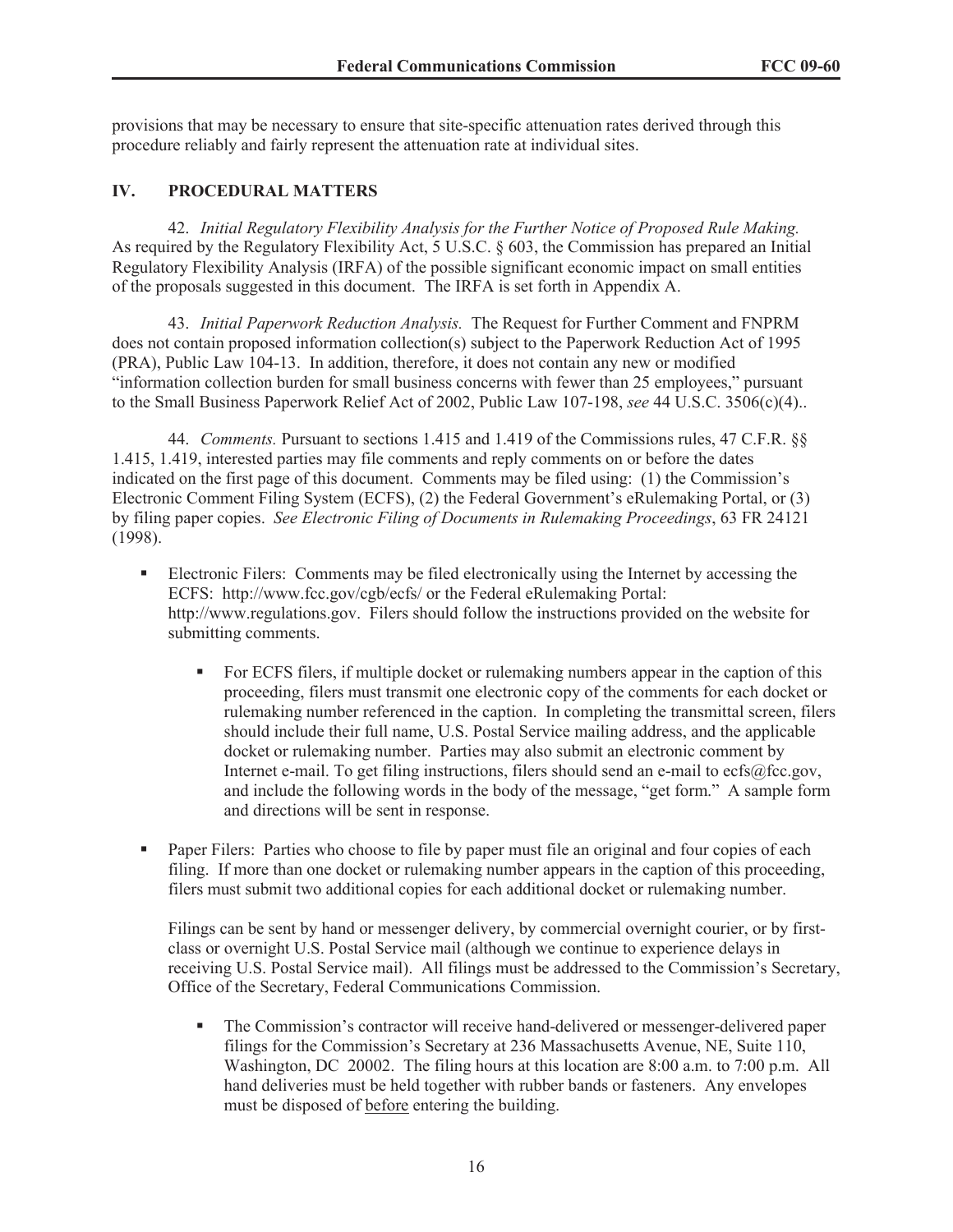- Commercial overnight mail (other than U.S. Postal Service Express Mail and Priority Mail) must be sent to 9300 East Hampton Drive, Capitol Heights, MD 20743.
- **•** U.S. Postal Service first-class, Express, and Priority mail must be addressed to 445  $12<sup>th</sup>$ Street, SW, Washington DC 20554.

People with Disabilities: To request materials in accessible formats for people with disabilities (braille, large print, electronic files, audio format), send an e-mail to fcc504@fcc.gov or call the Consumer  $\&$ Governmental Affairs Bureau at 202-418-0530 (voice), 202-418-0432 (tty).

## **V. ORDERING CLAUSES**

45. Accordingly, IT IS ORDERED that pursuant to Sections 1, 4, 301, 302, 303(e), 303(f) and 303(r) of the Communications Act of 1934, as amended, 47 U.S.C. Sections 1, 4, 301, 302, 303(e), 303(f) and 303(r), the Request for Comment and Further Notice of Proposed Rule Making is hereby adopted.

46. IT IS FURTHER ORDERED that the Commission's Consumer and Governmental Affairs Bureau, Reference Information Center, SHALL SEND a copy of this Request for Comment and Further Notice of Proposed Rule Making, including the Initial Regulatory Flexibility Analysis, to the Chief Counsel for Advocacy of the Small Business Administration.

## FEDERAL COMMUNICATIONS COMMISSION

Marlene H. Dortch Secretary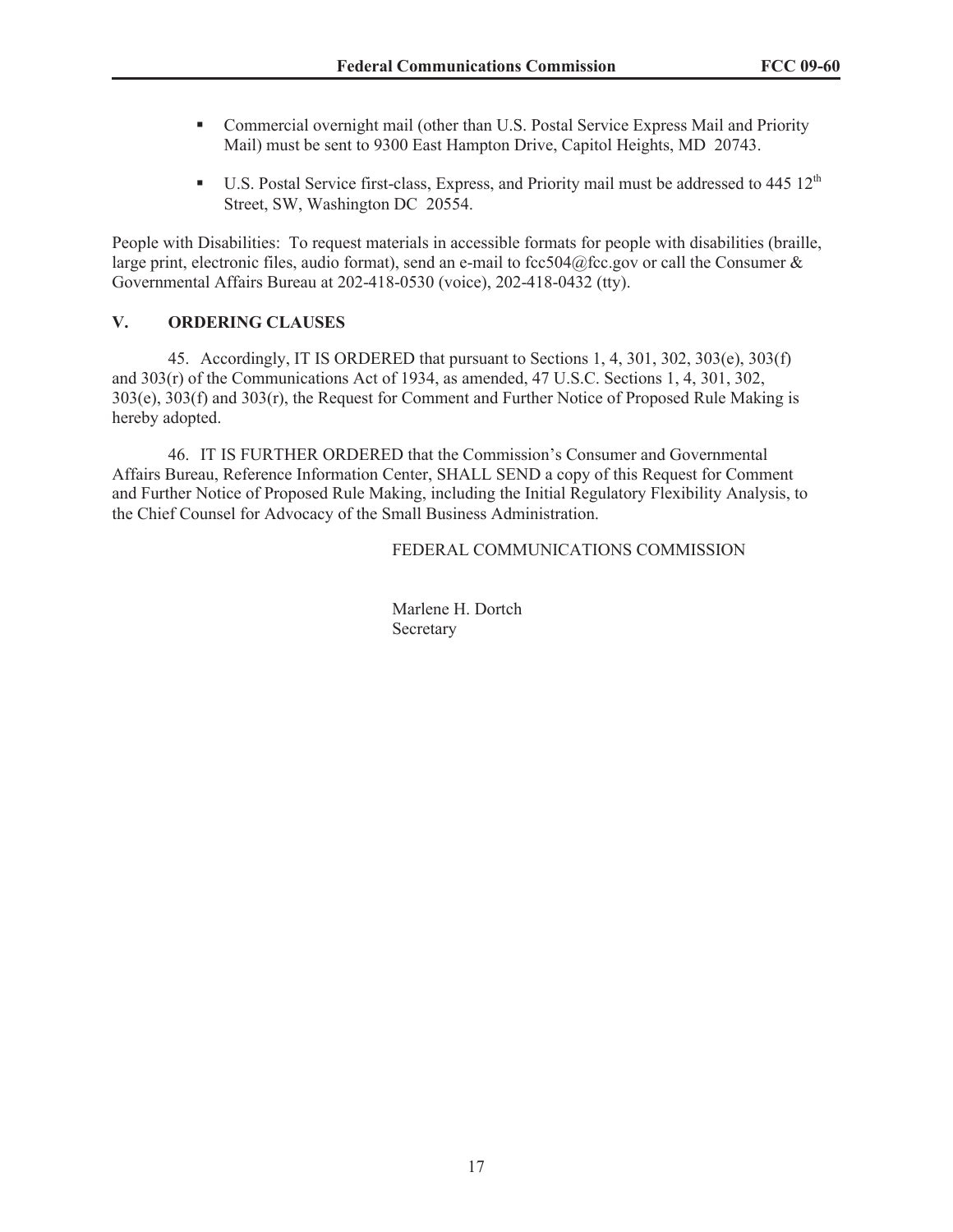#### **APPENDIX A**

#### **Initial Regulatory Flexibility Analysis**

As required by the Regulatory Flexibility Act of 1980 as amended,  $\frac{1}{1}$  the Commission has prepared this present Initial Regulatory Flexibility Analysis (IRFA) of the possible significant economic impact on small entities by the policies and rules proposed in this Further Notice of Proposed Rulemaking ("FNPRM"). Written public comments are requested on this IRFA. Comments must be identified as responses to the IRFA and must be filed by the deadlines for comments provided on the first page of the FNPRM*.* The Commission will send a copy of this FNPRM*,* including the IRFA, to the Chief Counsel for Advocacy of the Small Business Administration (SBA).<sup>2</sup> In addition, the FNPRM and IFRA (or summaries thereof) will be published in the Federal Register. $3$ 

A. Need for, and Objectives of, the Proposed Rules.

Consistent with the opportunity provided by the court's remand and our stated intention in the *BPL Order* to review the decision on the extrapolation factor if new information becomes available, we are re-examining the current extrapolation factor in light of the recently issued technical studies addressing the attenuation of BPL emissions with distance and efforts by the IEEE to develop BPL measurement standards. As the several studies now available show and as we have observed previously, there can be considerable variability in the attenuation of emissions from BPL systems across individual measurement sites that is not captured in the existing fixed 40 dB per decade standard.

We propose to amend Part 15 of our rules to adjust the extrapolation factor downward to 30 dB for Access Broadband over Power Line (BPL) systems and, as an alternative, also allow use of a special procedure for determining site-specific BPL extrapolation values using *in situ* measurements. Specifically, as a means to address the concerns that the rate of attenuation of BPL emissions at a specific site can differ from the existing 40 dB per decade standard, we are proposing to modify our rules and measurement procedures for Access BPL to specify the use of a 30 dB extrapolation factor and to allow parties testing BPL systems for compliance with the radiated emissions limits to determine distance correction factors on a site-by-site basis using an *in situ* measurements procedure when measurements cannot be made at the measurement distance of 30 meters as specified in the rules. In addition, we are clarifying that parties testing BPL equipment and systems for compliance with emissions limits in our the rules may measure at the standard 30 meter distance rather than only the shorter distances recommended in the BPL measurement guidelines. Our actions will ensure that the BPL measurement rules would not unnecessarily burden this technology while providing appropriate protection from harmful interference for authorized services.

#### B. Legal Basis.

This action is taken pursuant to Sections 1, 4, 301, 302, 303(e), 303(f) and 303(r) of the Communications Act of 1934, as amended, 47 U.S.C. Sections 1, 4, 301, 302, 303(e), 303(f) and 303(r).

<sup>&</sup>lt;sup>1</sup> See 5 U.S.C. § 603. The RFA, see 5 U.S.C. §§ 601-612, has been amended by the Contract With America Advancement Act of 1996, Pub. L. No. 104-112, 110 Stat. 847 (1996)("CWAAA"). Title II of the CWAAA is the Small Business Regulatory Enforcement Fairness Act of 1996 ("SBREFA").

*<sup>2</sup> See* 5 U.S.C. § 603(a).

<sup>3</sup> *See* 5 U.S.C. § 603(a).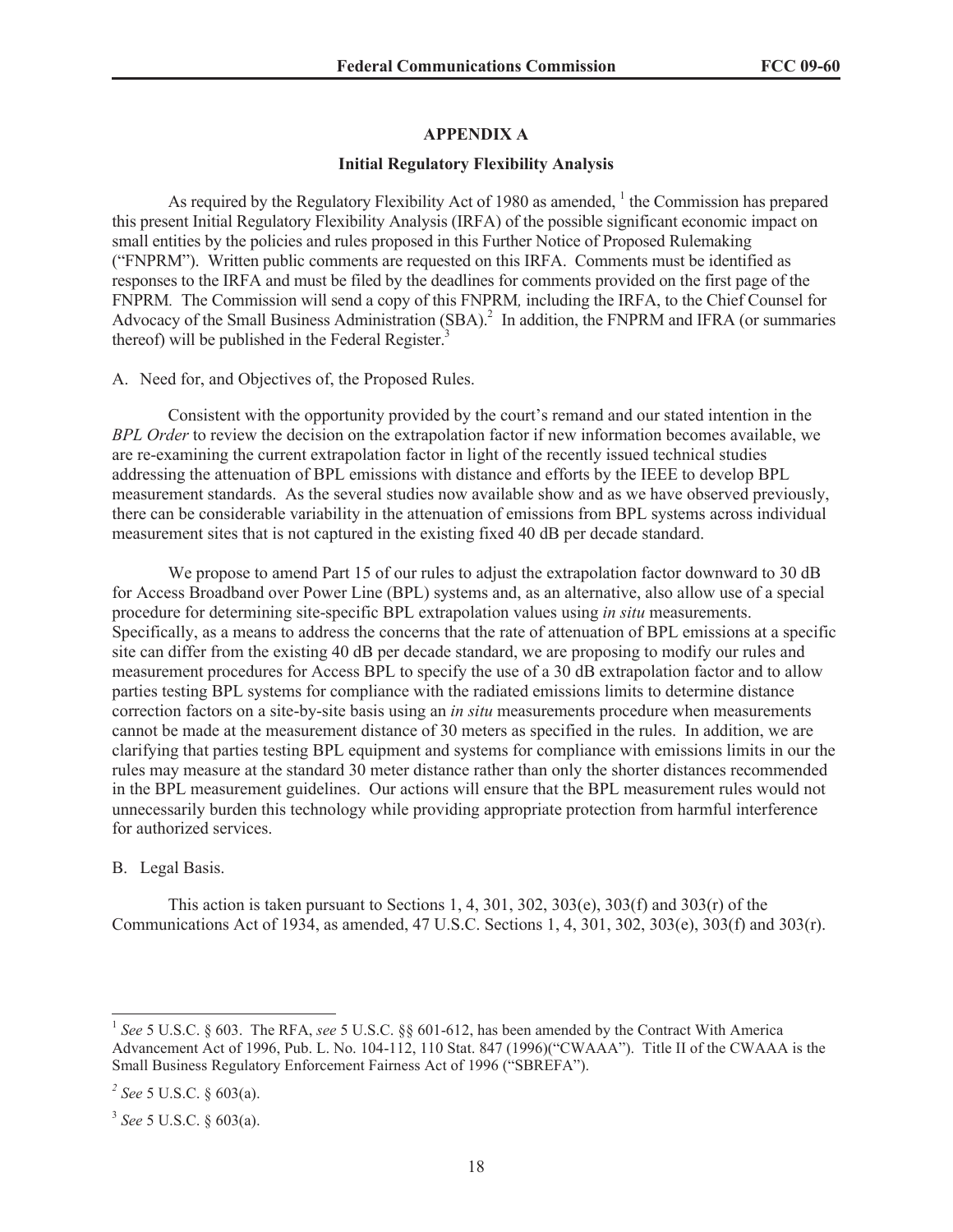C. Description and Estimate of the Number of Small Entities to Which the Proposed Rules Will Apply.

The RFA directs agencies to provide a description of, and, where feasible, an estimate of the number of small entities that may be affected by the proposed rules, if adopted.<sup>4</sup> The RFA defines the term "small entity" as having the same meaning as the terms "small business," "small organization," and "small business concern" under Section 3 of the Small Business Act.<sup>5</sup> Under the Small Business Act, a "small business concern" is one that: (1) is independently owned and operated; (2) is not dominant in its field of operations; and (3) meets may additional criteria established by the Small Business Administration (SBA).<sup>6</sup>

Nationwide, there are a total of approximately 27.2 million small businesses, according to the SBA.<sup>7</sup> A "small organization" is generally "any not-for-profit enterprise which is independently owned and operated and is not dominant in its field."<sup>8</sup> Nationwide, as of 2002, there were approximately 1.6 million small organizations.<sup>9</sup> The term "small governmental jurisdiction" is defined generally as "governments of cities, towns, townships, villages, school districts, or special districts, with a population of less than fifty thousand."<sup>10</sup> Census Bureau data for 2002 indicate that there were 87,525 local governmental jurisdictions in the United States.<sup>11</sup> We estimate that, of this total, 84,377 entities were "small governmental jurisdictions."<sup>12</sup> Thus, we estimate that most governmental jurisdictions are small.

The proposed rules pertain to manufacturers of unlicensed communications devices. The appropriate small business size standard is that which the SBA has established for radio and television broadcasting and wireless communications equipment manufacturing. The Census Bureau defines this category as follows: "This industry comprises establishments primarily engaged in manufacturing radio and television broadcast and wireless communications equipment. Examples of products made by these establishments are: transmitting and receiving antennas, cable television equipment, GPS equipment, pagers, cellular phones, mobile communications equipment, and radio and television studio and broadcasting equipment."<sup>13</sup> The SBA has developed a small business size standard for firms in this category, which is: all such firms having 750 or fewer employees.<sup>14</sup> According to Census Bureau data

 $8\,$  5 U.S.C. § 601(4).

<sup>9</sup> Independent Sector, The New Nonprofit Almanac & Desk Reference (2002).

 $^{10}$  5 U.S.C. § 601(5).

<sup>11</sup> U.S. Census Bureau, Statistical Abstract of the United States: 2006, Section 8, page 272, Table 415.

<sup>12</sup> We assume that the villages, school districts, and special districts are small, and total 48,558. *See* U.S. Census Bureau, Statistical Abstract of the United States: 2006, section 8, page 273, Table 417. For 2002, Census Bureau data indicate that the total number of county, municipal, and township governments nationwide was 38,967, of which 35,819 were small. *Id.*

<sup>13</sup> U.S. Census Bureau, 2007 NAICS Definitions, "334220 Radio and Television Broadcasting and Wireless Communications Equipment Manufacturing"; http://www.census.gov/naics/2007/def/ND334220.HTM#N334220.

<sup>14</sup> 13 C.F.R. § 121.201, NAICS code 334220.

<sup>4</sup> *See* U.S.C. § 603(b)(3).

 $^5$  *Id.* § 601(3).

<sup>6</sup> *Id.* § 632.

<sup>7</sup> *See* SBA, Office of Advocacy, "Frequently Asked Questions," http://web.sba.gov/faqs (accessed Jan. 2009).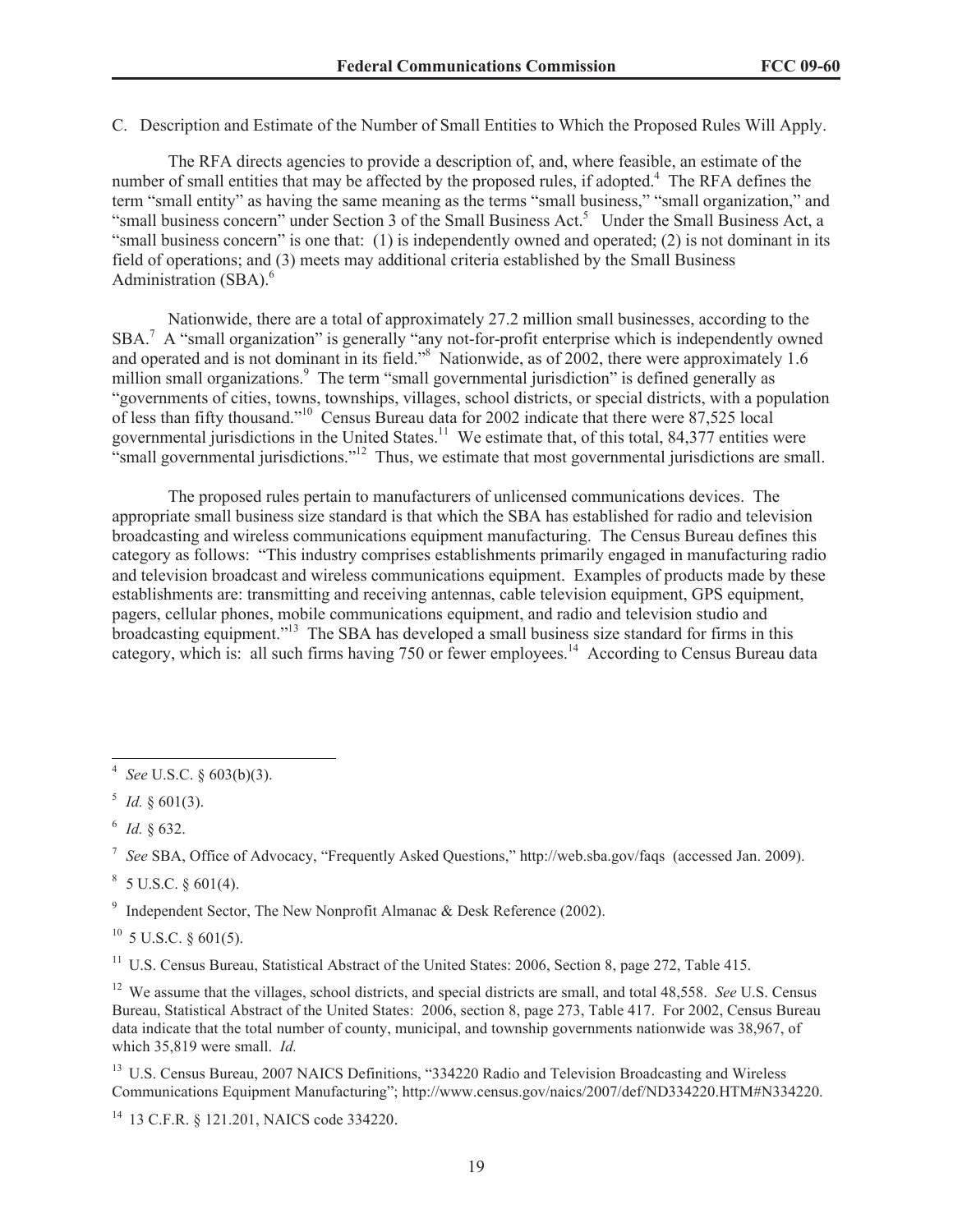for 2002, there were a total of 1,041 establishments in this category that operated for the entire year.<sup>15</sup> Of this total, 1,010 had employment of less than 500, and an additional 13 had employment of 500 to 999.<sup>16</sup> Thus, under this size standard, the majority of firms can be considered small. We do not believe this action would have a negative impact on small entities that manufacture unlicensed BPL devices. Indeed, we believe the actions should benefit small entities because it should make available increased business opportunities to small entities. We request comment on these assessments.

D. Description of Projected Reporting, Record keeping and Other Compliance Requirements.

The FNPRM does not contain proposed new or modified information collection requirements.

E. Steps taken to Minimize Significant Economic Impact on Small Entities and Significant Alternatives Considered.

The RFA requires an agency to describe any significant alternatives that it has considered in reaching its proposed approach, which may include the following four alternatives (among others): (1) the establishment of differing compliance or reporting requirements or timetables that take into account the resources available to small entities; (2) the clarification, consolidation, or simplification of compliance or reporting requirements under the rule for small entities; (3) the use of performance, rather than design, standards; and (4) an exemption from coverage of the rule, or any part thereof, for small entities.<sup>17</sup>

In this FNPRM, we are proposing to modify our rules and measurement procedures for Access BPL to specify the use of a 30 dB extrapolation factor and, as an alternative, to allow parties testing BPL systems for compliance with the radiated emissions limits to determine distance correction factors on a site-by-site basis using an *in situ* measurements procedure when measurements cannot be made at the measurement distance of 30 meters as specified in the rules. In addition, we are clarifying that parties testing BPL equipment and systems for compliance with emissions limits in our the rules may measure at the standard 30 meter distance rather than only the shorter distances recommended in the BPL measurement guidelines. We seek comment on the alternatives and the clarification.

F. Federal Rules that May Duplicate, Overlap, or Conflict with the Proposed Rules**.**

None.

<sup>&</sup>lt;sup>15</sup> U.S. Census Bureau, American FactFinder, 2002 Economic Census, Industry Series, Industry Statistics by Employment Size, NAICS code 334220 (released May 26, 2005); http://factfinder.census.gov. The number of "establishments" is a less helpful indicator of small business prevalence in this context than would be the number of "firms" or "companies," because the latter take into account the concept of common ownership or control. Any single physical location for an entity is an establishment, even though that location may be owned by a different establishment. Thus, the numbers given may reflect inflated numbers of businesses in this category, including the numbers of small businesses. In this category, the Census breaks-out data for firms or companies only to give the total number of such entities for 2002, which was 929.

<sup>&</sup>lt;sup>16</sup> *Id.* An additional 18 establishments had employment of 1,000 or more.

 $17$  5 U.S.C. § 603(c).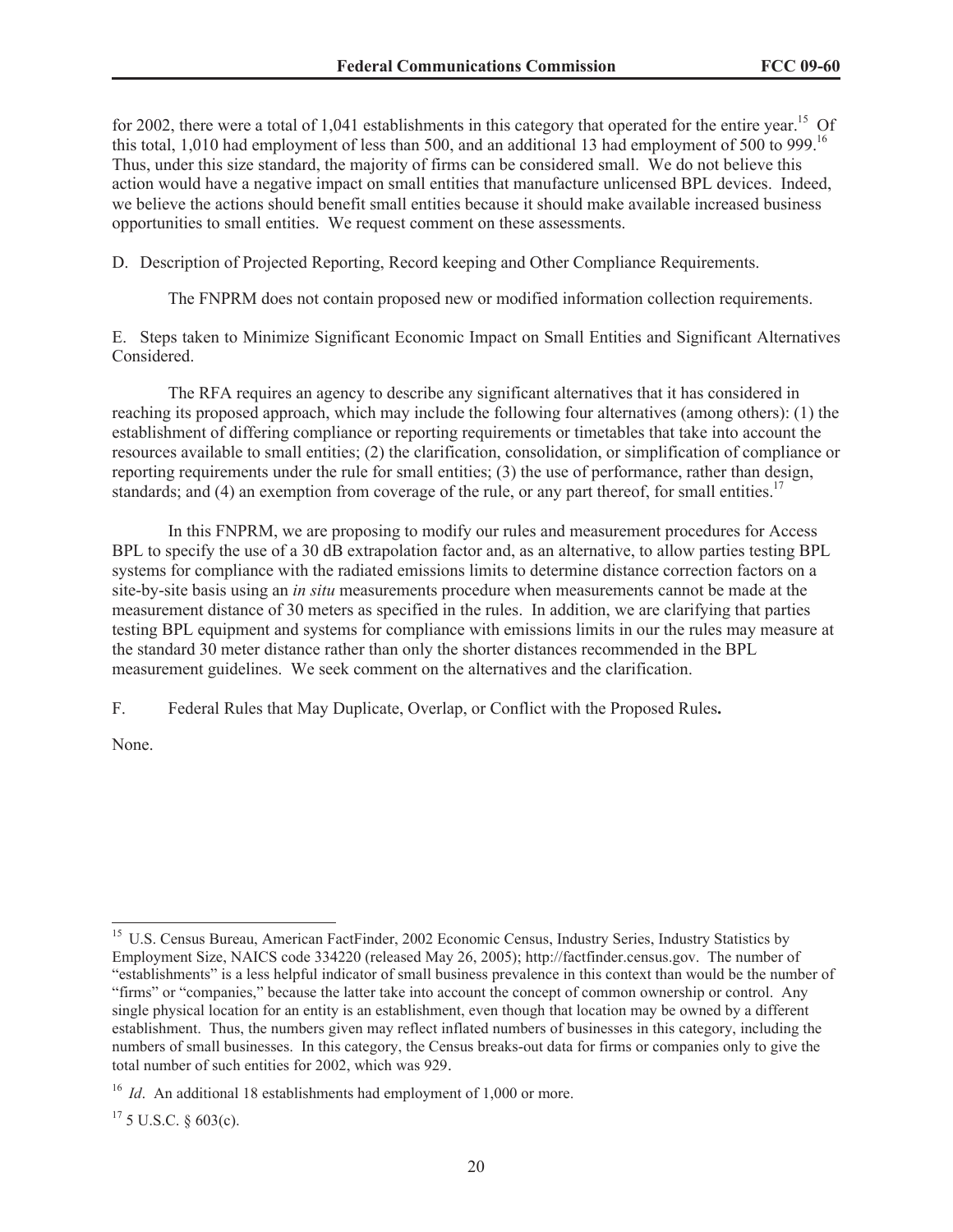#### **APPENDIX B**

#### **Proposed Rules**

For the reasons discussed in the preamble, the Federal Communications Commission proposes to amend 47 C.F.R. Part 15 to read as follows:

## **PART 15 – RADIO FREQUENCY DEVICES**

1. The authority citation for part 15 continues to read as follows:

**AUTHORITY:** 47 U.S.C. 154, 302, 303, 304, 307 and 544A.

2. Section 15.31 is proposed to be amended by adding paragraph  $(f)(3)$ ; and re-designating paragraphs  $(f)(3)$  through  $(f)(5)$  as  $(f)(4)$  through  $(f)(6)$ , to read as follows:

Section 15.31 Measurement standards.

\* \* \* \* \*

(f) \* \* \*

\* \* \* \* \*

(3) For Access BPL devices operating at frequencies below 30 MHz, the results shall be extrapolated to the specified distance by using an extrapolation factor of 30 dB/decade. Measurements may be performed at a distance closer than that specified with the radiated emissions limit in section 15.209 of this part; however, an attempt should be made to avoid making measurements in the near field. The distance correction to the emission limit for measurements on overhead power line installations shall be based on the slant range distance, which is the line-of-sight distance from the measurement antenna to the overhead line. Alternatively, a site-specific extrapolation factor may be used in lieu of the 30 dB/decade standard. This extrapolation factor shall be derived from a best fit straight line fit determined by a first-order regression calculation from measurements for at least four lateral distances from the overhead line. Compliance measurements for Access BPL and use of site-specific extrapolation factors shall be made in accordance with the Guidelines for Access BPL systems specified by the Commission.

\* \* \* \* \*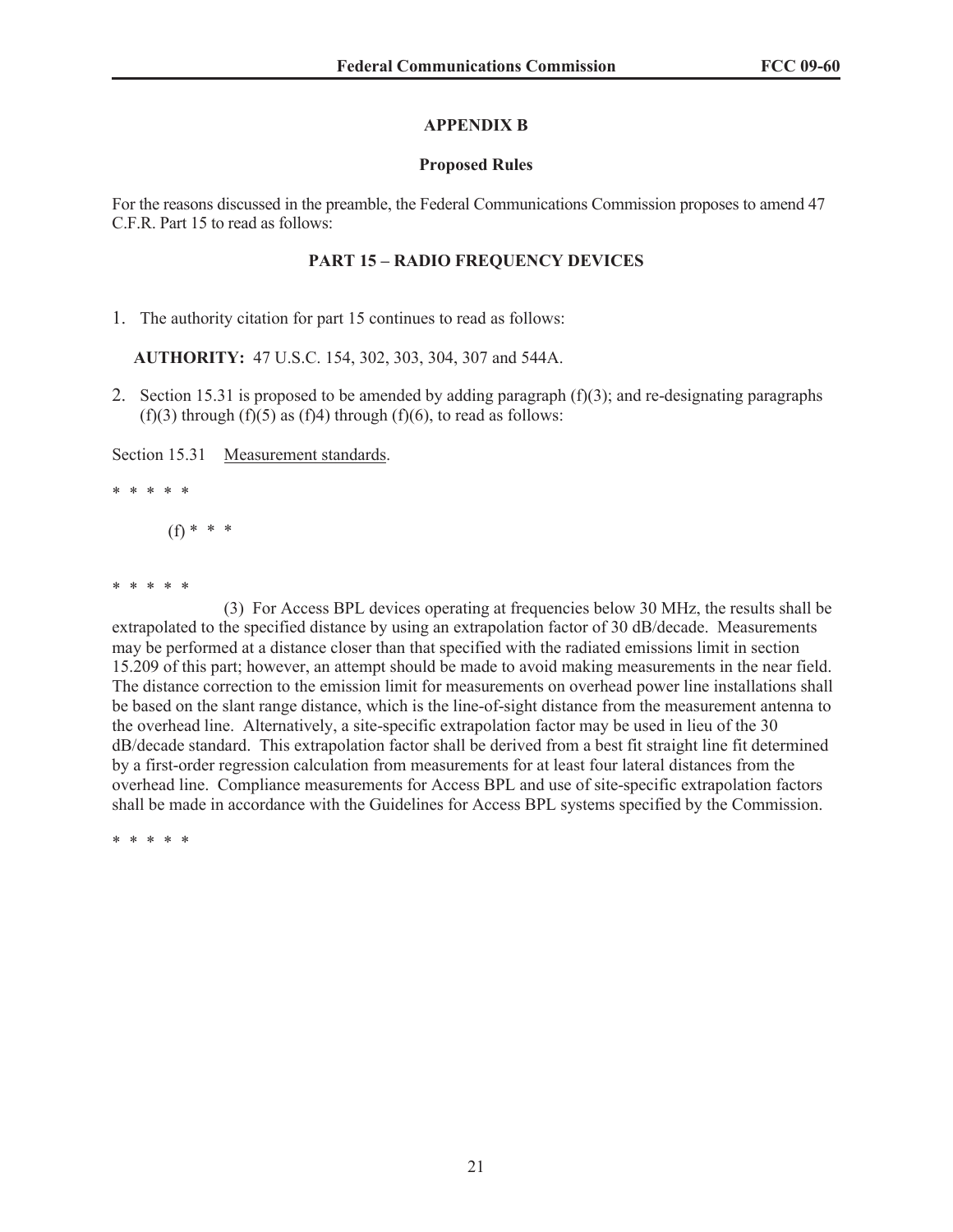## **APPENDIX C**

## **Measurement Guidelines for Broadband Over Power Line (BPL) Devices Or Carrier Current Systems (CCS) and Certification Requirements For Access BPL Devices**

The Measurement Guidelines is amended by adding paragraph  $(2)(b)(2)$  and redesignating paragraphs  $(2)(b)(2)-(4)$  as  $(2)(b)(3)-(5)$  to read as follows:

## 2. Access BPL Measurement Principles

\* \* \* \* \*

## (b) Radiated Emissions Measurement Principles for Overhead Line Installations

\* \* \* \* \*

(2) For Access BPL devices operating below 30 MHz, if the site-specific alternative extrapolation method is selected, the extrapolation factor is determined by fitting a straight line to measurements of field strength in  $dB\mu V/m$  vs. logarithmic distance in meters from the nearest conductor carrying BPL emissions, where the extrapolation factor would be taken as the slope, *n*, of that line. The slope *n* any point on the straight line is  $\mu$ V/m would be:

 $n = (logE_1 - logE_2)/(logD_2 - logD_1)$ 

where  $E_r$  is the measured field strength at distance  $D_r$ 

The field strength at any distance D along the best straight line fit is estimated from the value of *n* as:

$$
logE_r = logE_2 + n(logD_2 - logD_r)
$$

The best fit straight line fit is determined by a first-order regression calculation from measurements for at least four lateral distances from the overhead line, at no less than 3 meters from the lateral plane and differing from each other by at least 3 meters. If these measurements allow a straight line to be calculated or drawn with reasonable fit (the minimum regression coefficient would be 0.9), the best straight line fit would be used to calculate field strength at the 30 meters standard measurement distance according to the equation above. If the four measurements do not fall near any straight line or negative slope, measurements at a new distance would be added until a reasonable straight line is indicated. In addition, measurements that obviously show a "null" will be ignored.

\* \* \* \* \*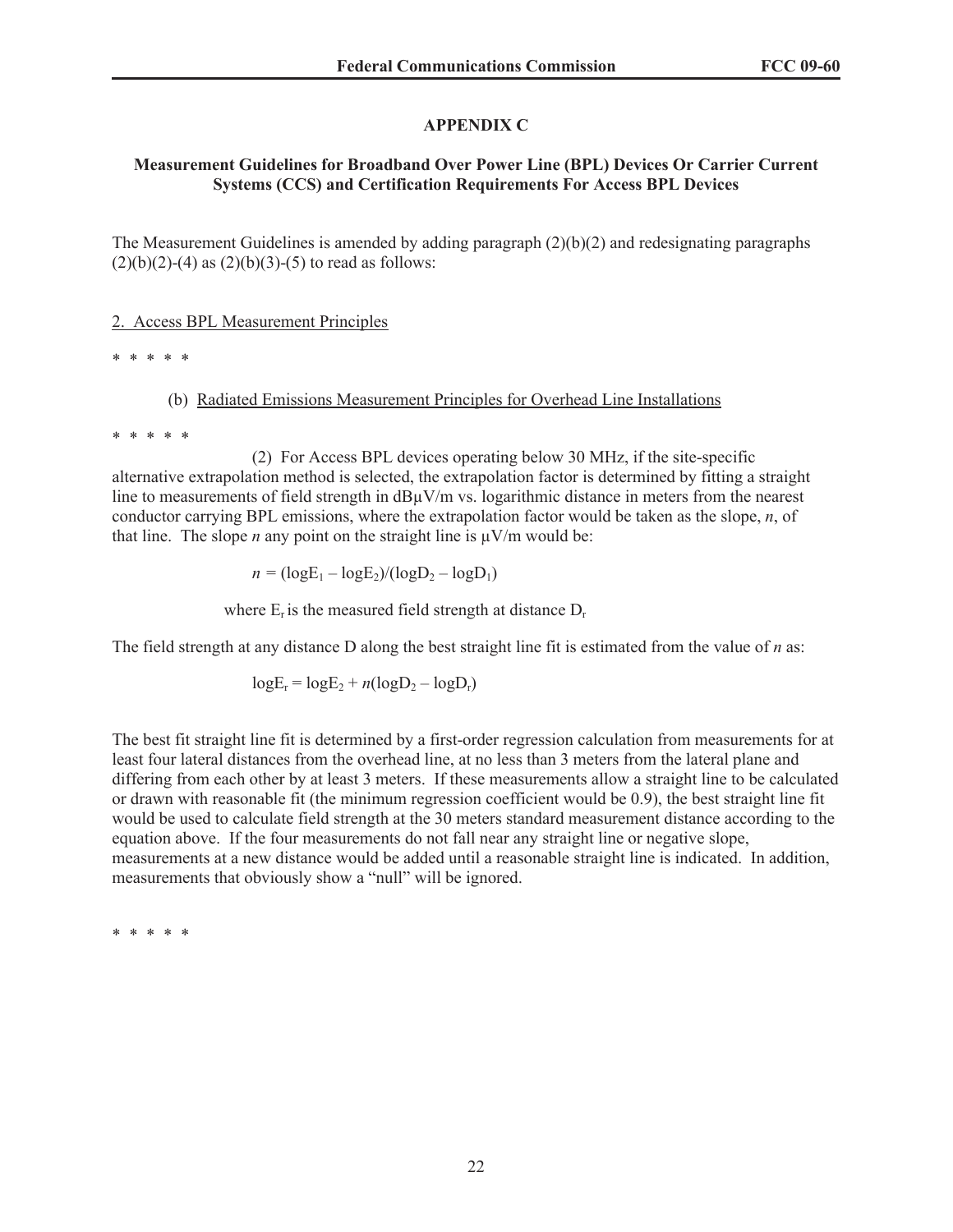#### **APPENDIX D**

#### **Slant Range Method**

#### **I. SLANT RANGE METHOD FOR MEASURING BPL EMISSIONS ON OVERHEAD POWER LINES**

The Commission adopted a slant range method for measuring BPL emissions on overhead power lines in Appendix C of the *BPL Order.* With the slant range method, the distance correction for the overhead-line measurements of BPL emissions is based on the slant distance, which is the line-of-sight distance from the measurement antenna to the overhead line, illustrated in Figure 1 below. Slant distances are calculated based on the height of the power line and the horizontal (lateral) distance  $(D_h)$  from the measurement antenna to the power pole (see Equation 1, below). Slant range distance corrections are made in accordance with Section 15.31(f) (*e.g*.*,*using 40 dB per decade extrapolation factor for frequencies below 30 MHz).

#### **Figure 1 – Testing configuration of BPL devices using slant distance**



D<sub>slant</sub> is the slant path distance, in meters;

 $D<sub>h</sub>$  is the horizontal distance (lateral distance from the power pole), in meters;

 $D_{\text{limit}}$  is the distance at which the emission limit is specified in Part 15 (*e.g.*, 30 meters for frequencies below 30 MHz)

 $H_{\text{pwr line}}$  is the height of the power line, in meters; and Hant is the measurement antenna height, in meters.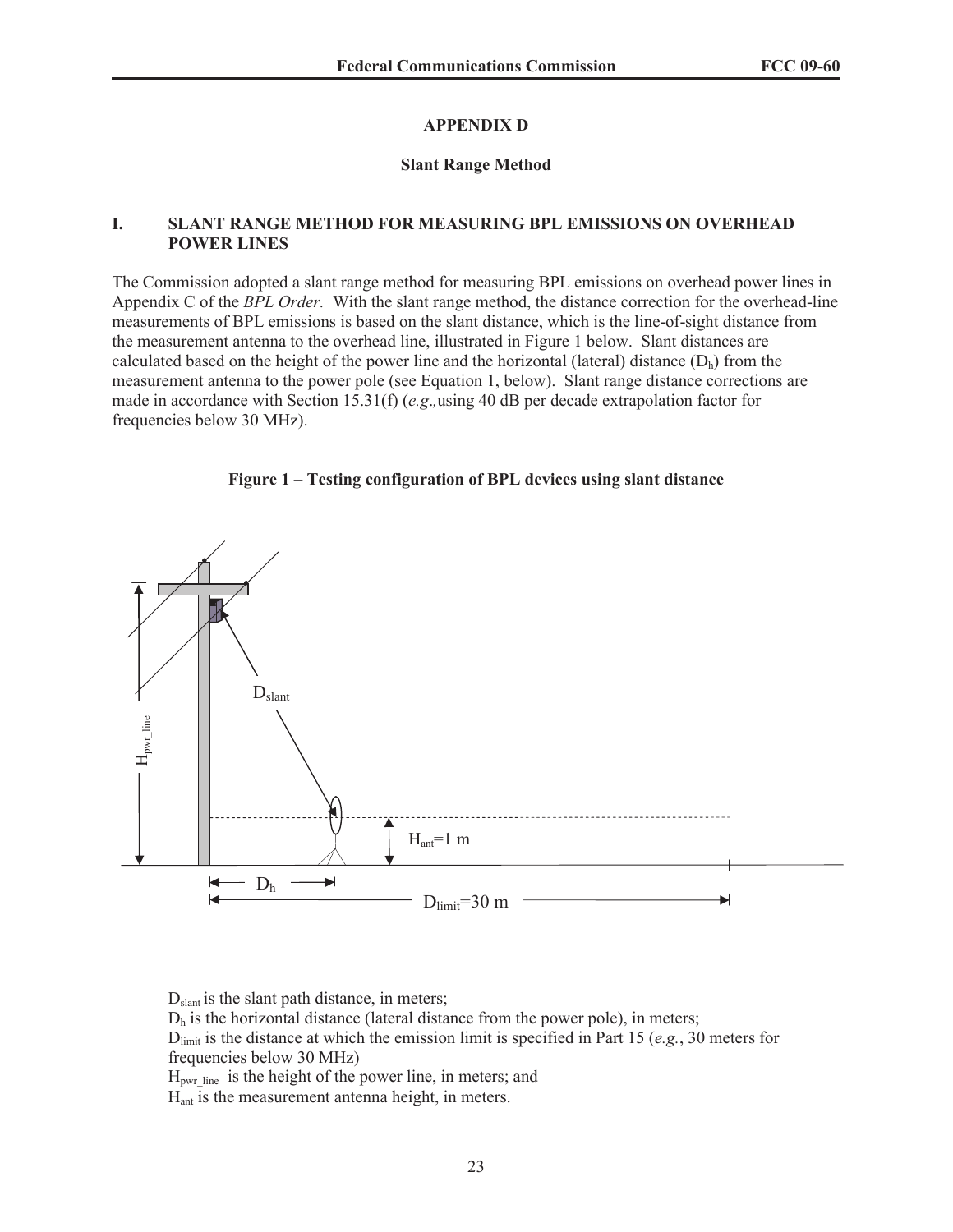## **II. EXTRAPOLATED LIMITS COMPARISON**

## **A. Existing 40 dB Extrapolation Factor Applied to Slant Distance**

Figure 2 illustrates a comparison between the extrapolated emission limits with respect to horizontal distance when using extrapolation factors of 40 dB (trace  $(1)$ ), 20 dB (trace  $(2)$ ) and when using the Commission's slant range method calculated using the existing 40 dB per decade extrapolation factor (trace (3)). Calculations are made according to Equations 1 and 2 below.

The slant range (trace (3)) below is based on a sample calculation using the existing rule of 40 dB extrapolation factor applied to slant distance corrections for a power line with a height of 12 meters and with the measurement loop antenna at 1 meter from the ground**.** 

## **Figure 2 – Extrapolated Limits Comparison with Existing 40 dB Extrapolation Factor Applied to Slant Distance**



As illustrated by the example above which uses a power line height of 12 meters, the Commission's slant range method using a 40 dB extrapolation factor applied to slant distance provides an extrapolated emission limit graph that more closely follows the 20 dB extrapolated emission limit graph than the 40 dB extrapolated emission limit graph, applied to horizontal distance.

- · At measurement distances greater than 5 meters, the extrapolated emission limits for slant distance based on the existing 40 dB factor are LESS stringent than extrapolated emission limits based on 20 dB extrapolation factor for horizontal distance, by a maximum of 2.69 dB.
- · At these same measurement distances (greater than 5 meters), the extrapolated emission limits for slant distance based on the existing 40 dB factor are MORE stringent than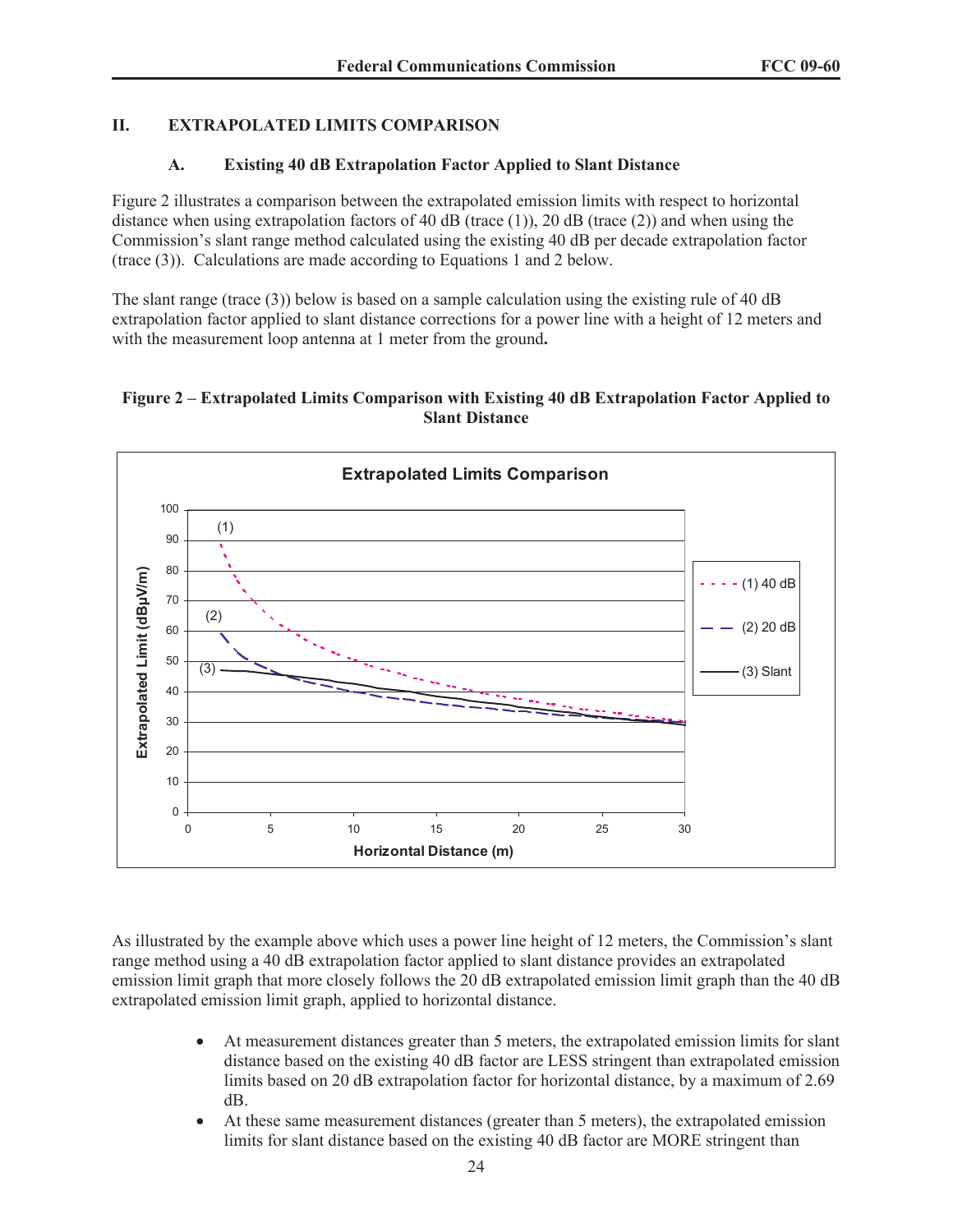extrapolated emission limits based on 40 dB extrapolation factor for horizontal distance, by a maximum of 15.3 dB

· However, at measurement distances less than 5 meters, the extrapolated emission limits for slant distance based on the existing 40 dB factor are MORE stringent than extrapolated emission limits for horizontal distance based on either 20 dB or 40 dB extrapolation factor.

## **B. Proposed 30 dB Extrapolation Factor Applied to Slant Distance**

Figure 3 illustrates a comparison between the extrapolated emission limits with respect to horizontal distance when using extrapolation factors of 40 dB (trace (1)), 30 dB (trace (2)) 20 dB (trace (3)) and when using the Commission's slant range method calculated using the proposed 30 dB per decade extrapolation factor (trace (4)). Calculations are made according to Equations 1 and 2 below.

The slant range line graph (trace (4)) below is based on a sample calculation using the proposed rule of 30 dB extrapolation factor applied to slant distance corrections for a power line with a height of 12 meters and with the measurement loop antenna at 1 meter from the ground**.**

#### **Figure 3 – Extrapolated Limits Comparison with Proposed 30 dB Extrapolation Factor Applied to Slant Distance**



As illustrated by the example above which uses a power line height of 12 meters, the Commission's slant range method using the proposed 30 dB extrapolation factor applied to slant distance provides an extrapolated emission limit graph that is comparable to the 20 dB extrapolated emission limit graph applied to horizontal distance.

· At measurement distances greater than 12 meters, the extrapolated emission limits for slant distance based on the proposed 30 dB factor are within 1 dB of the extrapolated emission limits for horizontal distance based on a 20 dB extrapolation factor.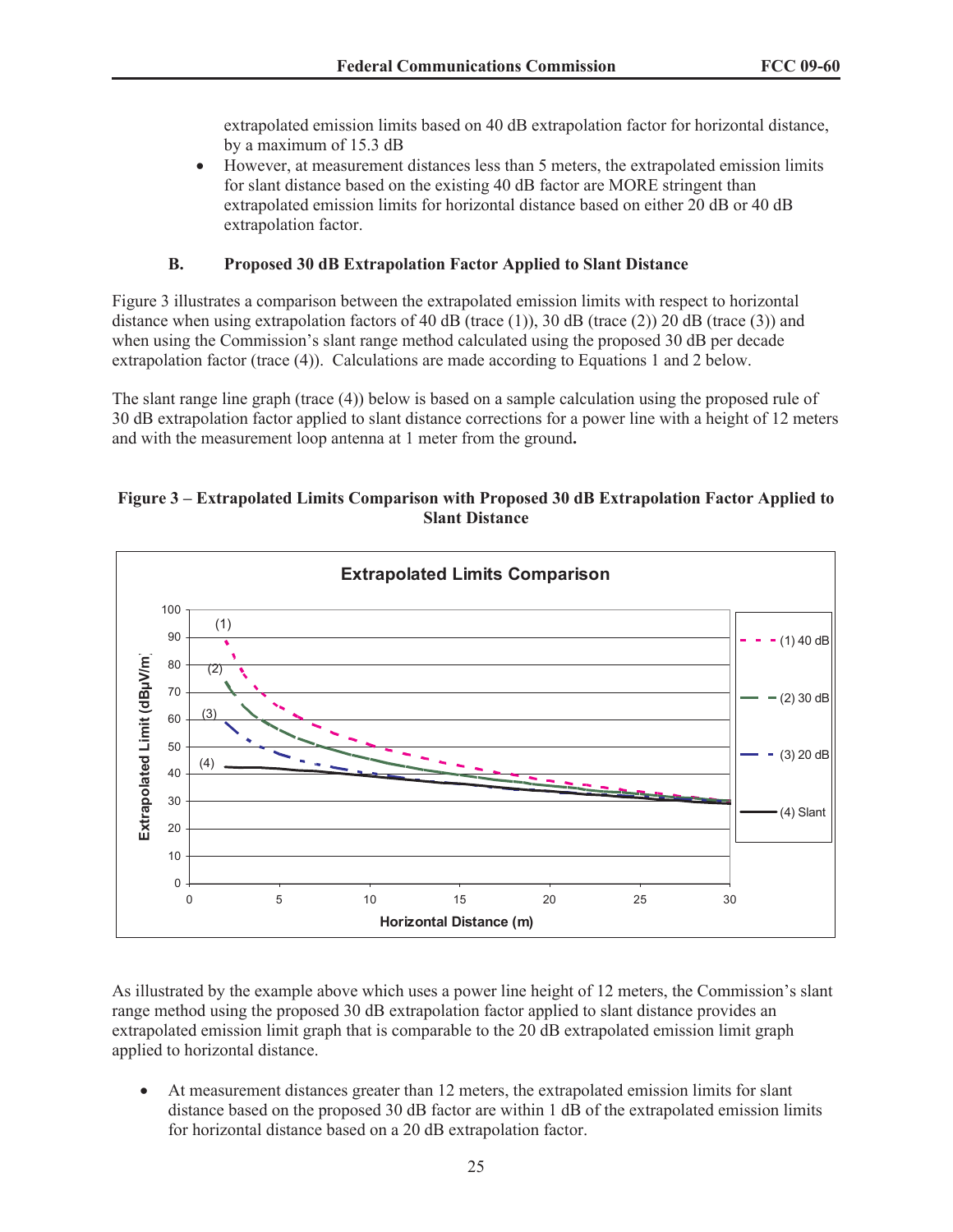· However, at measurement distances less than 12 meters, the extrapolated emission limits for slant distance based on the proposed 30 dB factor are MORE stringent than extrapolated emission limits for horizontal distance based on a 20 dB extrapolation factor.

## **III. SLANT DISTANCE CALCULATION**

The slant distance is calculated using the following formula:<sup>18</sup>

$$
d_{\text{slant}} = \sqrt{\left(h_{\text{pwr}\_\text{line}} - h_{\text{ant}}\right)^2 + \left(d_h\right)^2}
$$
\n(Equation 1)

where  $d_{\text{slant}}$  is the slant path distance, in meters;  $d_h$  is the horizontal distance (lateral distance from the power pole), in meters;  $h_{\text{pwr line}}$  is the height of the power line, in meters; and h<sub>ant</sub> is the measurement antenna height, in meters.

## **IV. EXTRAPOLATED EMISSION LIMIT CALCULATION**

The extrapolated emission limit (in  $dB\mu V/m$ ) is calculated using the following formula:<sup>19</sup>

$$
E_{\text{extrap}} = E_{\text{meas}} - N \cdot Log_{10} \left( \frac{d_{\text{limit}}}{d_{\text{slant}}} \right)
$$

*E E N Log*<sup>10</sup> **(Equation 2)**

where N is the distance extrapolation factor, *e.g.*, 40 for frequencies below 30 MHz;  $d<sub>limit</sub>$  is the horizontal measurement distance corresponding to the Part 15 emissions limits, *e.g.*, 30 meters for frequencies below 30 MHz;

 $d_{\text{slant}}$  is the slant path distance, in meters;

 $E_{meas}$  is the measured electric field strength at a horizontal distance,  $d_h$ , in  $dB\mu V/m$ ; and

 $E_{\text{extrap}}$  is the electric field strength value after applying the distance extrapolation factor, in  $dB\mu V/m$ .

<sup>18</sup> *See NTIA Phase 2*, *supra* at Section 2.5.1.

<sup>19</sup> *Id.*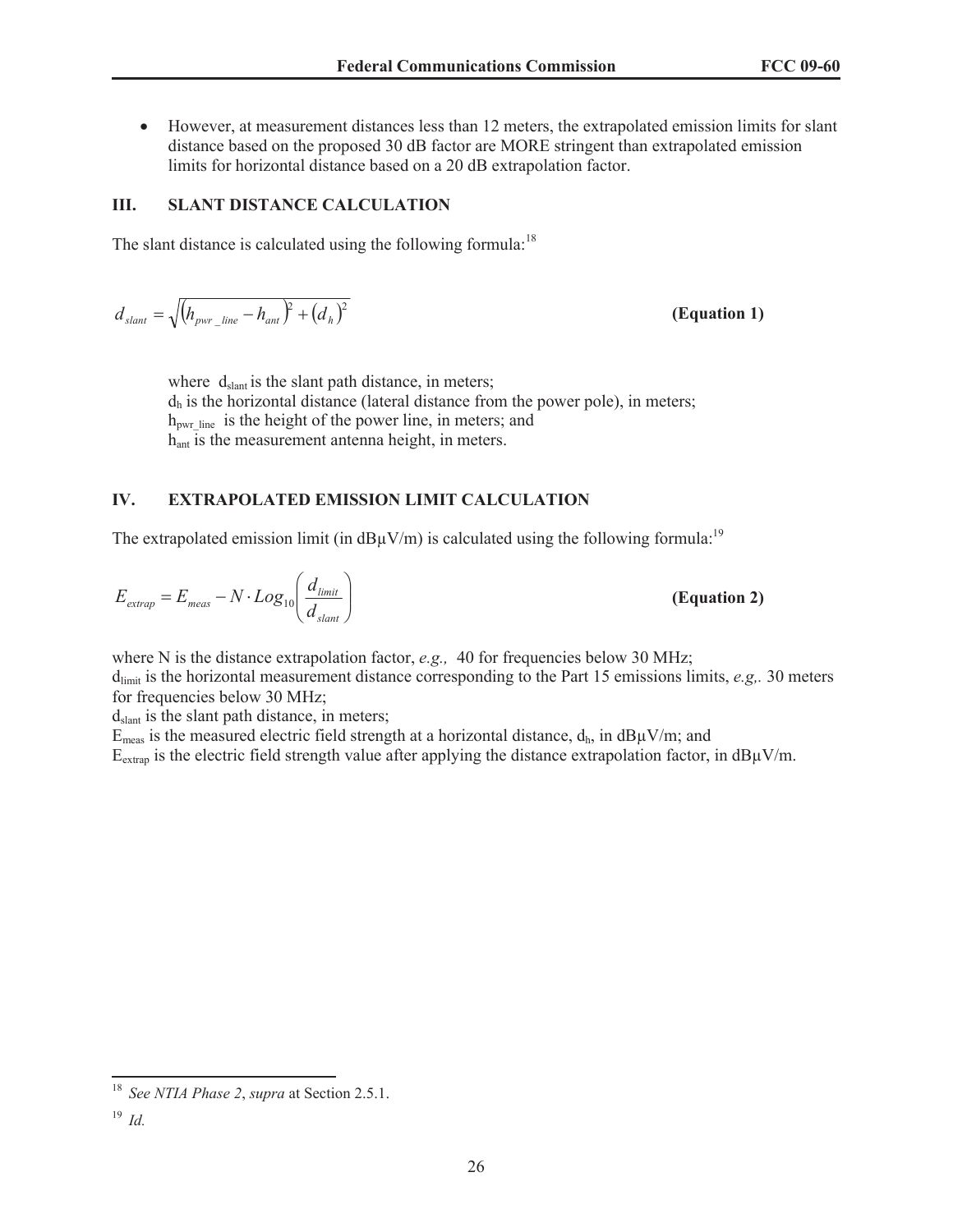## **APPENDIX E**

## **List of Additional Materials Included in the Record**

## **Index of BPL Files**

Summary Studies Including HomePlug Emissions and Noise Near Power Lines

| <b>File Name</b>                                      | <b>Title and Date</b>                                                              | <b>Description</b>                                                                                                                                                                                                                                                                           |
|-------------------------------------------------------|------------------------------------------------------------------------------------|----------------------------------------------------------------------------------------------------------------------------------------------------------------------------------------------------------------------------------------------------------------------------------------------|
| Index of BPL Files.doc                                | "Index of BPL Files",<br>4/16/2009                                                 | Index of BPL files                                                                                                                                                                                                                                                                           |
| <b>Field Strength Measurements</b>                    | "Field Strength                                                                    | Presentation including                                                                                                                                                                                                                                                                       |
| <b>Relative to ARRL Concerns</b>                      | Measurements Relative to                                                           | measurements of ambient                                                                                                                                                                                                                                                                      |
| Regarding BPL-<br>wEmbeddedDate.ppt                   | <b>ARRL Concerns Regarding</b><br>BPL", 10/16/2003                                 | spectrum levels near residential<br>power lines and of access BPL<br>emissions                                                                                                                                                                                                               |
| BPL--FccLab to OET 12-03-<br>2003a-wEmbeddedDate.ppt  | "Broadband Over Power Line<br>(BPL) Test Results and<br>Considerations", 12/3/2003 | Presentation including<br>measurements of ambient<br>spectrum levels near power lines,<br>measurements of access BPL<br>emissions, and tests of in-house<br>BPL interference to reception on<br>portable shortwave radio and on<br>fixed amateur HF antenna<br>(spectrum levels and embedded |
| <b>BPL &amp; Ambient Noise7.xls</b>                   | Spreadsheet                                                                        | audio)**<br>Supporting Data: Raw data and                                                                                                                                                                                                                                                    |
|                                                       |                                                                                    | plots of ambient noise<br>measurements near power lines<br>and of access BPL emissions—<br>used in "Field Strength<br><b>Measurements Relative to ARRL</b><br>Concerns Regarding BPL" and<br>"Broadband Over Power Line<br>(BPL) Test Results and<br>Considerations"                         |
| HomePlug Test In Gary<br>Hendrickson neighborhood.xls | Spreadsheet                                                                        | Supporting Data: Raw data and<br>plots of ambient and Homeplug-<br>generated spectrum levels<br>measured on an HF amateur<br>antenna-used in "Broadband<br>Over Power Line (BPL) Test<br>Results and Considerations"                                                                         |

\*\* Should be played in Power Point slide show mode due to embedded audio. See file at http://www.fcc.gov/oet/info/bpl/.